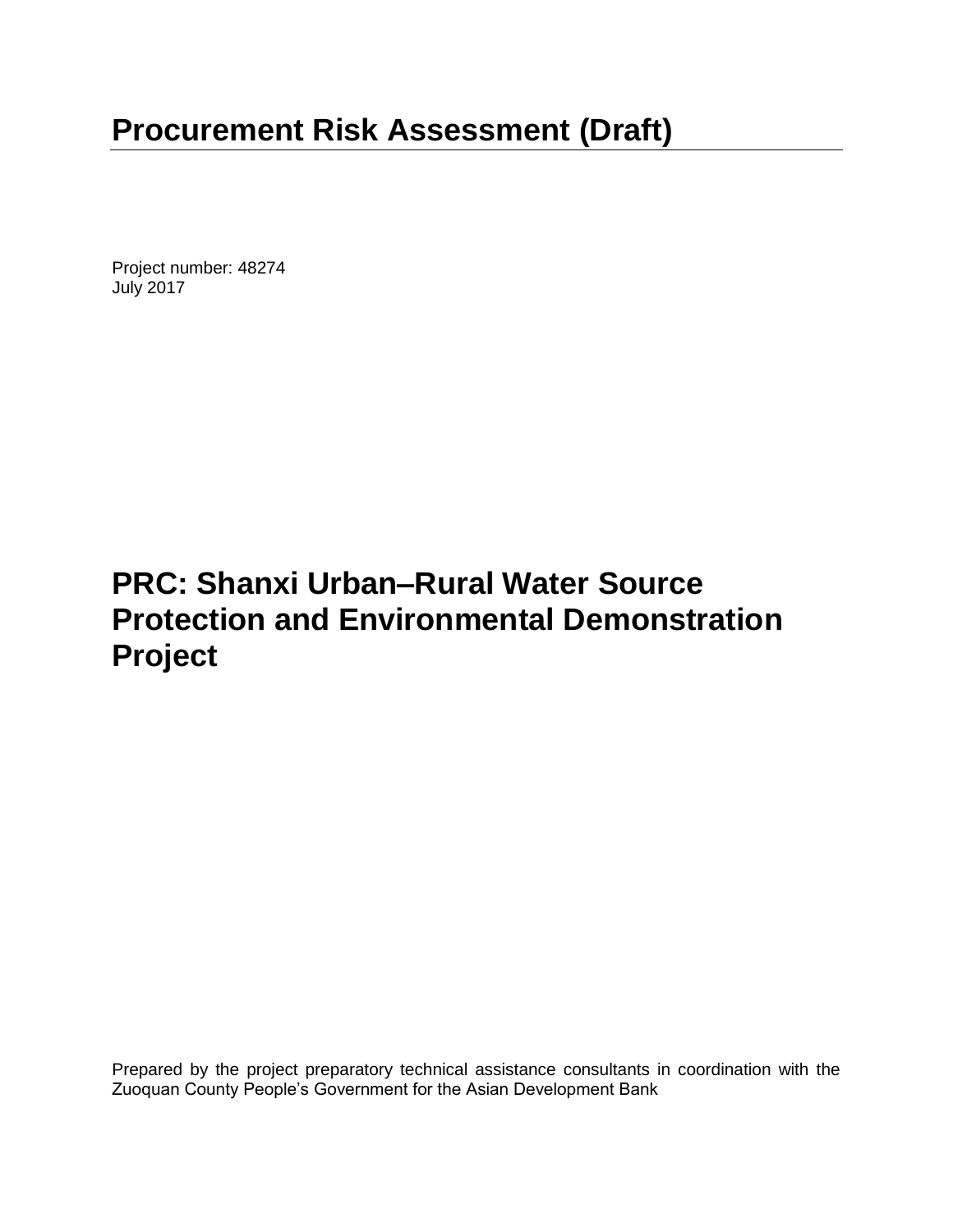#### **CURRENCY EQUIVALENTS**

| (as of 24 July 2017) |                          |            |  |  |
|----------------------|--------------------------|------------|--|--|
| Currency unit        | $\overline{\phantom{0}}$ | yuan (CNY) |  |  |
| CNY1.00              | $=$                      | \$0.1482   |  |  |
| \$1.00               | $=$                      | CNY6.7457  |  |  |

#### **ABBREVIATIONS**

| ADB            | Asian Development Bank                                                |
|----------------|-----------------------------------------------------------------------|
| EMP            | environment management plan                                           |
| ha             | hectare                                                               |
| <b>IEE</b>     | initial environmental examination                                     |
| <b>LIBOR</b>   | London interbank offered rate                                         |
| <b>LID</b>     | low-impact development                                                |
| km             | kilometer                                                             |
| m <sup>3</sup> | cubic meter                                                           |
| mи             | a Chinese unit of land measurement $(1 \text{ mu} = 1/15 \text{ ha})$ |
| O&M            | operation and maintenance                                             |
| <b>PAM</b>     | project administration manual                                         |
| <b>PRC</b>     | People's Republic of China                                            |
| <b>SPG</b>     | <b>Shanxi Provincial Government</b>                                   |
| <b>SPS</b>     | <b>Safeguard Policy Statement</b>                                     |
| <b>ZCG</b>     | <b>Zuoquan County Government</b>                                      |

#### **NOTE**

In this report, "\$" refers to US dollars.

This procurement risk assessment is a document of the borrower. The views expressed herein do not necessarily represent those of the Asian Development Bank's Board of Directors, Management, or staff, and may be preliminary in nature. Your attention is directed to the "terms of use" section of this website.

In preparing any country program or strategy, financing any project, or by making any designation of or reference to a particular territory or geographic area in this document, the Asian Development Bank does not intend to make any judgments as to the legal or other status of any territory or area.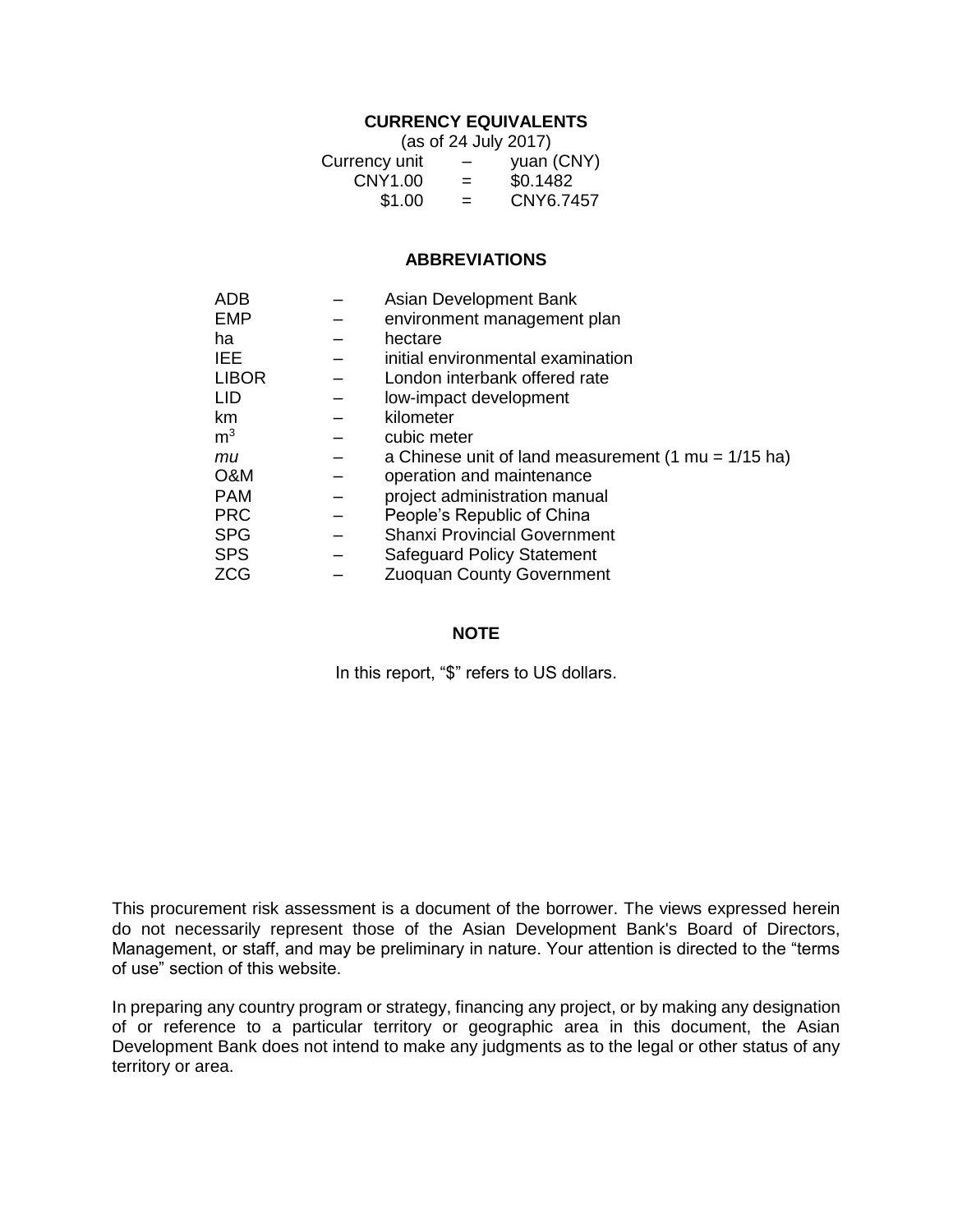## **Procurement Risk Assessment**

Project Number: 48274 July 2017

## **People's Republic of China: Shanxi Urban–Rural Water Source Protection and Environmental Demonstration Project**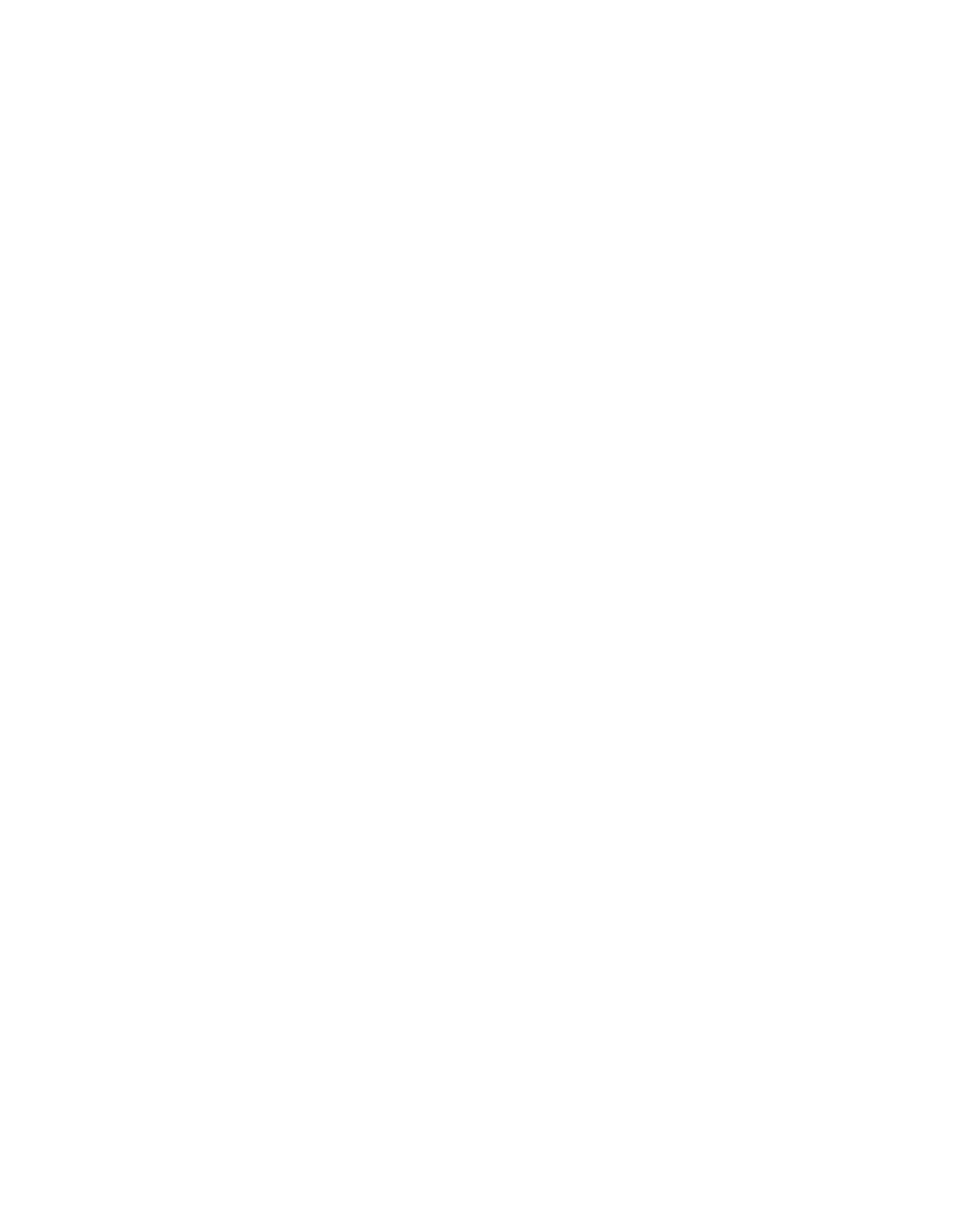## **TABLE OF CONTENTS**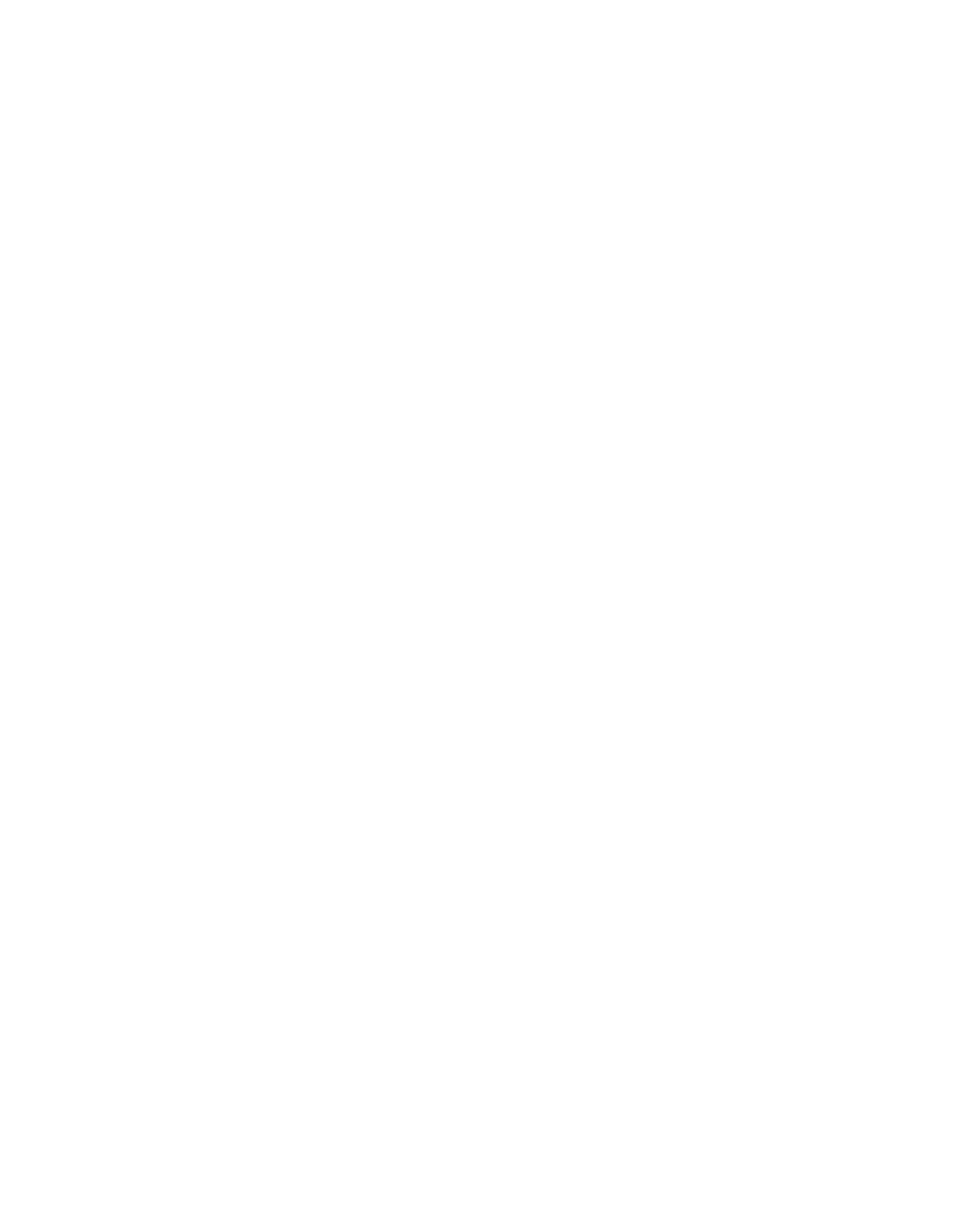## **EXECUTIVE SUMMARY**

<span id="page-6-0"></span>1. Overall, the project procurement risk is moderate. The main weaknesses identified are that (i) the Zuoquan County project management office (PMO) are understaffed, with insufficient experienced personnel to conduct all procurements and consultant recruitments for the project; and (ii) there are some inconsistencies in the procurement practices between the Asian Development Bank (ADB) and the Zuoquan County Government (ZCG). These risks are being and will be mitigated as (i) the Zuoquan County PMO has committed to fulfill ADB's requirements for all procurements and consultant recruitments for the project; (ii) capacity development has been included in the project; and (iii) support for procurements and consultant recruitments will be provided by procurement consultants, a procurement agency, the ZCG procurement management office, and the ZCG procurement center under the the ZCG procurement management office.

### <span id="page-6-1"></span>**I. Introduction**

2. This report contains findings and observations of a project procurement risk assessment for the Shanxi Urban–Rural Water Source Protection and Environmental Demonstration Project. The project will conduct (i) water source protection of the Qingzhang headwaters by re-forestation, improvement of the reservoir spillway gate and construction of flood discharge tunnel, and monitoring system development; (ii) Qingzhang River rehabilitation and integrated low-impact facilities by river dredging, ecological restoration, wetland construction, water front facility development, and urban road expansion with low-impact design facilities; and (iii) inclusive water supply and wastewater collection services by building water supply facilities, sewer, and drainage pipelines; and expanding the wastewater treatment plant. The assessment was prepared in accordance with the Guide on Assessing Procurement Risks and Determining Project Procurement Classification (the Guide). 1

3. Preparatory activities included review of project documents; ADB's ongoing procurement experiences in the People's Republic of China (PRC); a procurement capacity risk assessment using the project procurement risk assessment questionnaire provided in the Guide; in-depth discussions with the Zuoquan County PMO established in ZCG, the executing agency (EA); and the project implementation units (PIUs) established in four implementing agencies (IAs). The completed project procurement risk assessment questionnaire is presented in Appendix 1.

## <span id="page-6-2"></span>**II. Country Procurement Systems**

4. Currently, public procurements in the PRC are governed by two laws: the Tendering and Bidding Law and the Government Procurement Law. The Tendering and Bidding Law was approved by the People's Congress and promulgated by the President on 30 August 1999. It became effective on 1 January 2000. On 12 December 2011, the State Council promulgated the Regulation on Implementation of the Law of the PRC on Tendering and Bidding that became effective on 1 February 2012. The Government Procurement Law was promulgated on 29 June 2002 and became effective 1 January 2003. It covers requirements for procurements of central and subcentral government-financed goods, civil works, and services.

5. The Shanxi Provincial Government (SPG) has also developed various guidelines for implementing the Tendering and Bidding Law in different sectors, including the (i) Shanxi Province Building Projects Tendering and Bidding Management Guidelines (effective on 23 June 1995); (ii)

 <sup>1</sup> ADB. 2014. *Guide on Assessing Procurement Risks and Determining Project Procurement Classification*. Manila.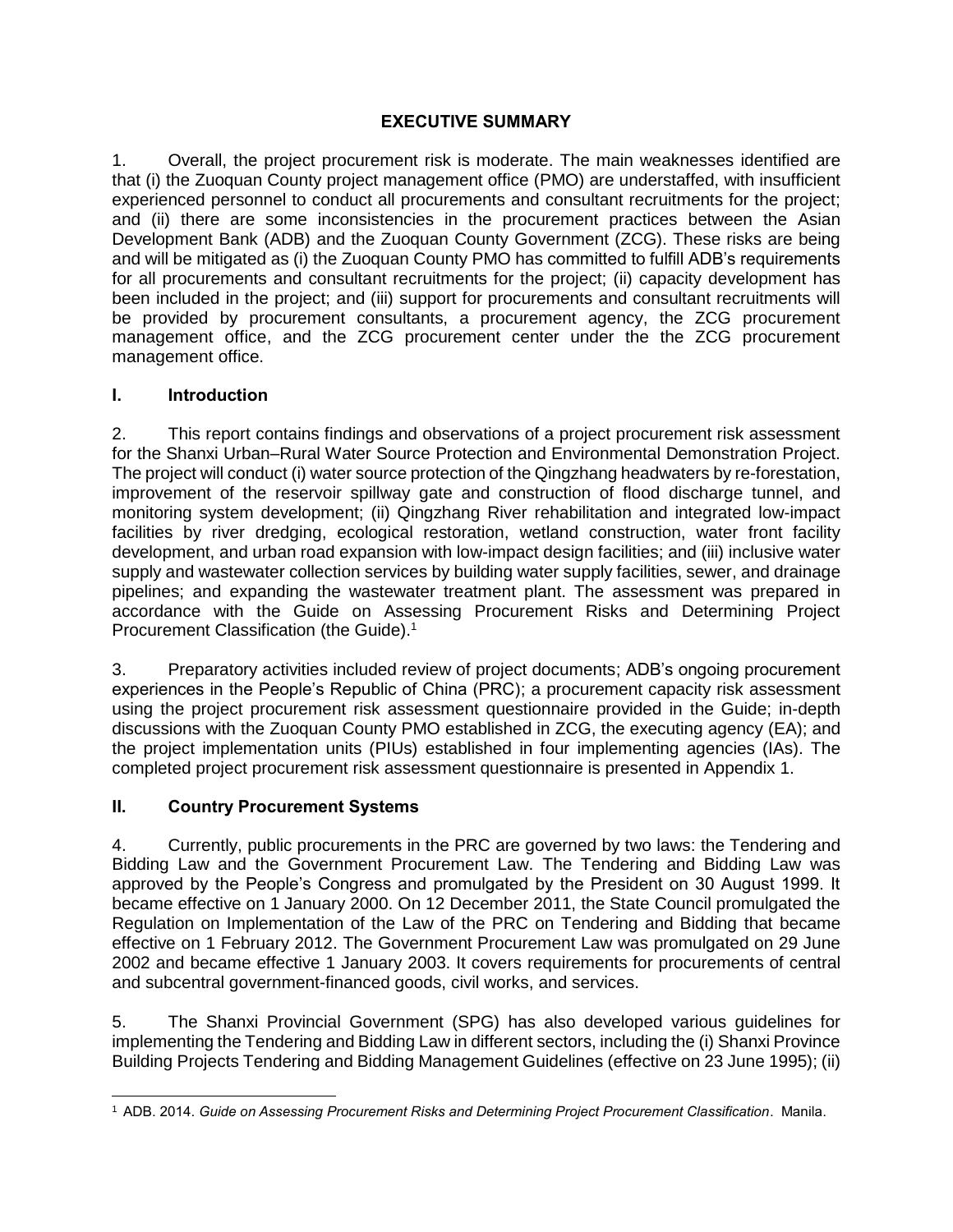Shanxi Province Water Resource Projects Tendering and Bidding Management Guidelines (1 February 2007); (iii) Shanxi Province Highway Projects Tendering and Bidding Management Guidelines (Trial, 2011); (iv) Communication Projects Tendering and Bidding Management Guidelines (effective on 1 July 2014); (v) Shanxi Province Building and Infrastructure Projects Tendering and Bidding Implementation Rules (Trial 2001); etc.

6. The following issues of general procurement environment in the PRC tend to increase procurement risk for this project:

- (i) Consulting services are not clearly addressed in the two national procurement laws;
- (ii) The national procurement laws are not clear for participation of state-owned enterprises;
- (iii) The laws and regulations do not require collection of nationwide statistics on procurement, and consolidated historical procurement data are not readily available to the public; and
- (iv) Comprehensive training program is not available by executing agencies for procurement accreditation or professionalization in the PRC.
- 7. For the PRC, the country and sector procurement risk preliminary rated by ADB is medium.

#### **PROJECT PROCUREMENT CLASSIFICATION**

8. Project procurement classification was not conducted at the concept stage of the project. Based on analysis in Table 1, category B is proposed for the project.

| Characteristic                                                                                                                                                                                                                                                           | <b>Assessor's Comments</b><br>and Finding Summary                                                                                                           |
|--------------------------------------------------------------------------------------------------------------------------------------------------------------------------------------------------------------------------------------------------------------------------|-------------------------------------------------------------------------------------------------------------------------------------------------------------|
| Is the Procurement Environment Risk for this project<br>assessed as "High" based on the country and<br>sector/agency risk assessments? according to                                                                                                                      | No.                                                                                                                                                         |
| Are multiple (typically more than three) and/or<br>diverse Executing Agencies (EAs) and/or<br>Implementing Agencies (IAs) envisaged during<br>project implementation? Do EAs/IAs lack prior<br>experience in the Asian Development Bank (ADB)<br>project implementation? | No. There is one EA and three IAs for the<br>project.<br>Yes. They lack prior experience in ADB<br>project implementation.                                  |
| Are multiple contract packages and/or complex and<br>high-value contracts expected (compare to recent<br>donor projects in the developing member country<br>(DMC)?                                                                                                       | Yes. There are multiple contract packages,<br>but are not complex or high-value contracts<br>(even the highest contract value is around<br>\$29.9 million). |
| Does the project plan to use innovative contracts<br>(public-private partnership, Performance-based,<br>Design and Build, operation and maintenance, etc.)?                                                                                                              | No.                                                                                                                                                         |
| Are contracts distributed in more than three<br>geographical locations?                                                                                                                                                                                                  | No. The project will be implemented in and<br>around the Shixia Reservoir and in the<br>Zuoquan County only.                                                |

#### **Table 1: Project Procurement Classification**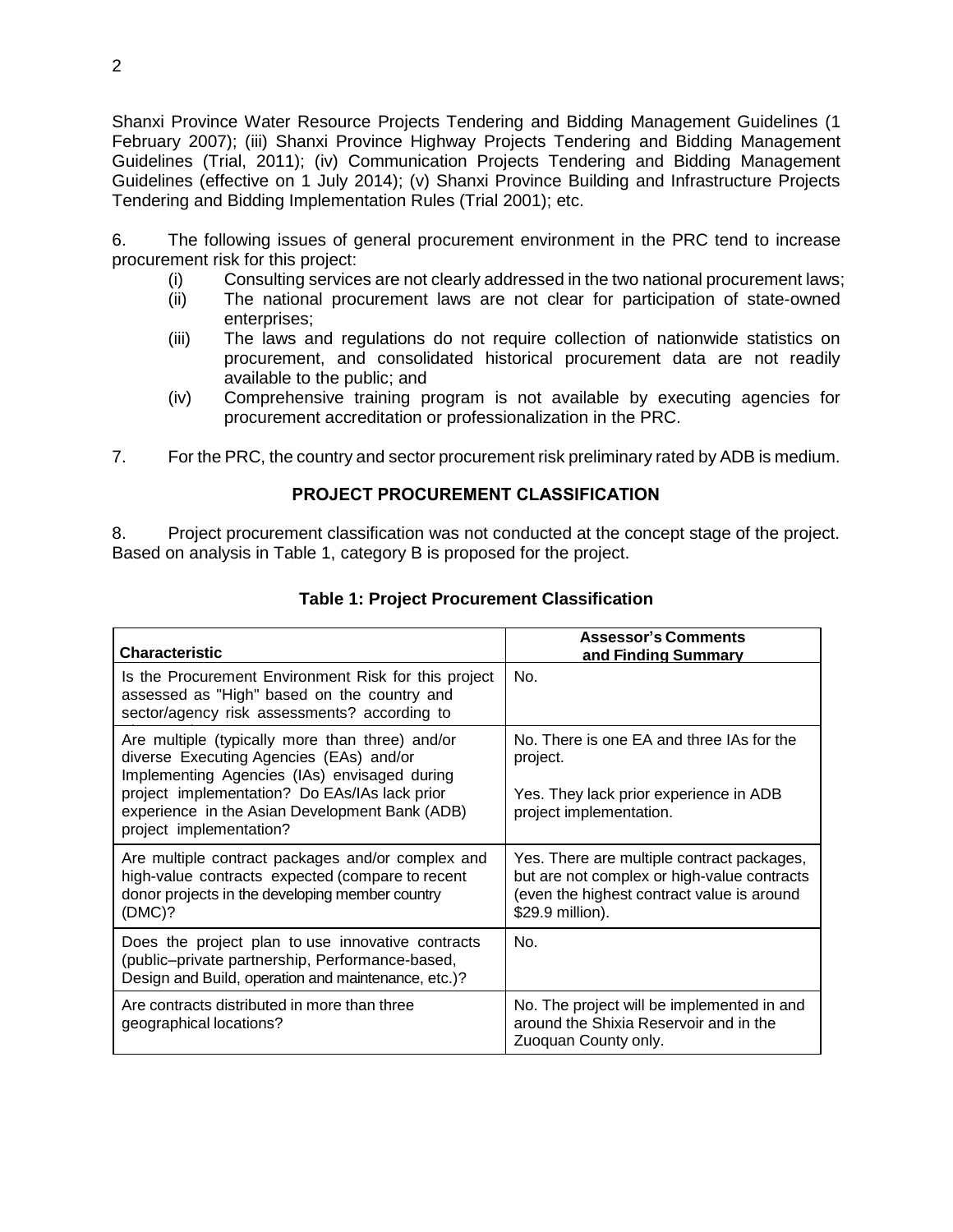| <b>Characteristic</b>                                                                                                                                         | <b>Assessor's Comments</b><br>and Finding Summary                                                                                                                                                                                                                                                       |
|---------------------------------------------------------------------------------------------------------------------------------------------------------------|---------------------------------------------------------------------------------------------------------------------------------------------------------------------------------------------------------------------------------------------------------------------------------------------------------|
| Are there significant ongoing contractual and/or<br>procurement issues under the ADB- (or other donor)                                                        | No. ADB projects have been implemented<br>for either the EA or the IAs.                                                                                                                                                                                                                                 |
| funded projects? Has misprocurement been declared<br>in the DMC?                                                                                              | No misprocurement declared for the EA<br>and the IAs have been identified.                                                                                                                                                                                                                              |
| Does the DMC have prolonged procurement lead<br>times, experience implementation delays, or<br>otherwise consistently fail to meet procurement<br>timeframes? | No. For the past ADB- and World Bank-<br>funded projects, procurement lead time<br>tends to be shorter than other DMCs,<br>probably because of the use of<br>procurement agencies.                                                                                                                      |
| Do EAs/IAs lack capacity to manage new and<br>ongoing procurement? Have EAs/IAs requested ADB<br>for procurement support under previous projects?             | No. But additional training will still be<br>needed for updating ADB's requirements<br>and improving procurement performance of<br>the Zuoquan County project management<br>office which will conduct all procurements<br>and consultant recruitments for the project<br>with support from all the IAs. |
| <b>OVERALL PROJECT CATEGORIZATION</b><br><b>RECOMMENDED:</b>                                                                                                  | в                                                                                                                                                                                                                                                                                                       |

<span id="page-8-0"></span>Source: Asian Development Bank.

#### **III. Project Procurement Risk Assessment**

#### **A. Overview**

#### **1. Organizational and Staff Capacity**

9. The executing agency (EA) for the project is ZCG. There are three IAs in the project: the Zuoquan Housing Security, and Urban and Rural Construction and Management Bureau (ZHCB, IA1); the Zuoquan Shixia Reservoir Management Office (ZSRMO, IA2); and the Zuoquan Water Resource Bureau (ZWRB, IA3). A project leading group (PLG) chaired by the Executive Vice Mayor and consisting of representatives of key agencies of ZCG and also the IAs has been established in ZCG. The Zuoquan County PMO has been established under the Zuoquan Development and Reform Commission (ZDRC). In each of the IAs, the Project Implementation Office (PIO) has been established to manage the project implementations. The PIOs report to the IAs, who then report to the Zuoquan County PMO. The Zuoquan County PMO reports to the PLG and ZCG. The Zuoquan County PMO conducts the overall project management under guidance of the PLG, and directly communicates with ADB.

10. The Engineering Office of the Zuoquan County PMO will coordinate all procurements and consultant recruitments together with a procurement agency and with supports from procurement consultants engaged for the project and each IA. The ZCG Procurement Center, commissioned by the ZCG Procurement Management Office, will provide overall guidance and supervision. Currently, the Zuoquan County does not have a public resource trading center. A recent notice issued by SPG (SPG 2015, No.80, issued on 14 August 2015) requires that the public resource transaction platforms should be consolidated by 2016 in the province. It is possible that there will be such facilities developed or arranged during project implementation. The Zuoquan County Audit Bureau audits all procurement-related transactions annually, or as necessary.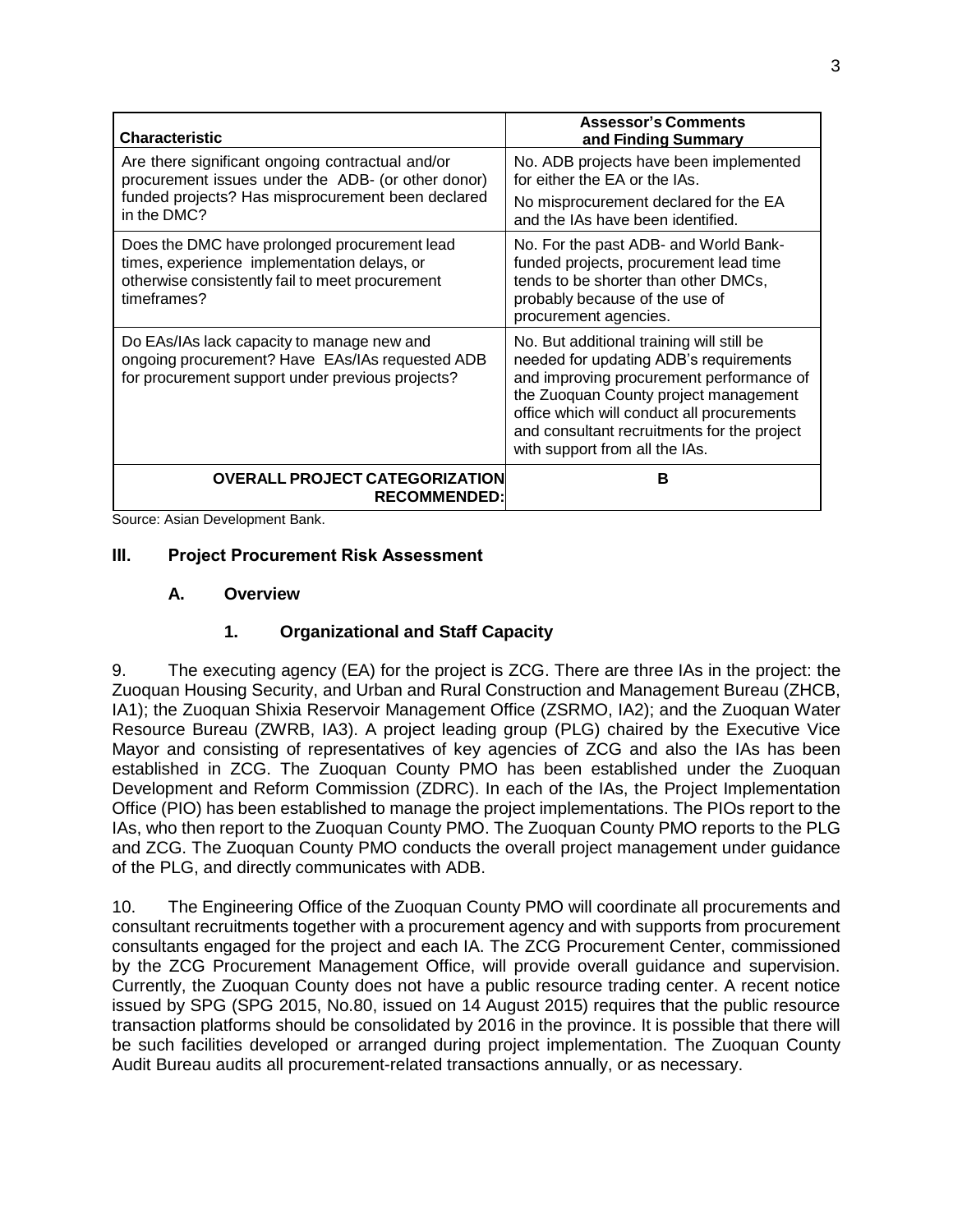11. The Zuoquan County PMO is currently staffed with three full-time staff and four part-time staff; and more staff will be recruited, as needed. The three IAs will provide support with part-time procurement staff who have experience in domestic procurements. Staff of the Zuoquan County PMO and the IAs have experience in domestic procurements, but do not have experience in procurements or consultant recruitments for foreign-funded projects. However, a procurement agency and procurement consultants will provide professional services and technical assistances; and ensure that procurements and consultant recruitments for the project will fulfill ADB's requirements.

## **2. Information Management**

12. The Zuoquan County PMO and the IAs have designated personnel and sufficient space and equipment for information management, including record keeping.

## **3. Procurement Practices**

- 13. The following differences in procurement practices were noted between ADB and ZCG:
	- (i) Minimum advertising period is only 20 days or sometimes even lower for domestic procurements in ZCG, against 42 days for international competitive bidding (ICB) and 30 days for national competitive bidding (NCB) required by ADB; and
	- (ii) Bid securities are often remitted by cash, which is the most preferred option for most procuring entities in the PRC.

14. For consultant recruitments in ZCG, most consultant selection committee (CSC) members are selected by tendering agencies. However, it is likely that randomly selected CSC members are unfamiliar with the project and ADB's requirements for consulting services, which might cause delays in the selection.

15. The Zuoquan County PMO has agreed to adhere to ADB's requirements for procurement of works and goods, and consultant recruitments for this project.

## **4. Effectiveness**

16. Since it was established only recently, the Zuoquan County PMO does not have records for an assessment of its effectiveness. Records of procurements conducted by key agencies of the IAs where the PIOs have been established show that procurements have been effectively conducted. The Zuoquan County PMO will inherit those agencies' experience through part-time staff that the PIOs will provide, and also the experience of other agencies in ZCG through other staff who have experience in domestic procurements and consultant recruitments in ZCG.

## **5. Accountability Measures**

17. The ZCG procurement management office will supervise all procurement activities, ensure compliance of the procurement process with regulations, and ensure that information disclosure requirements are followed. The ZCG procurement center under the ZCG procurement management office will organize all procurement documents, and records all bid opening and evaluation processes. Bid opening and evaluation for procurements and consulting services for the project will be conducted in facilities with CCTV cameras to assure transparent and fair procurements and consultant recruitments for the project. The Zuoquan County Audit Bureau audits all procurement-related transactions annually, or as necessary. General public,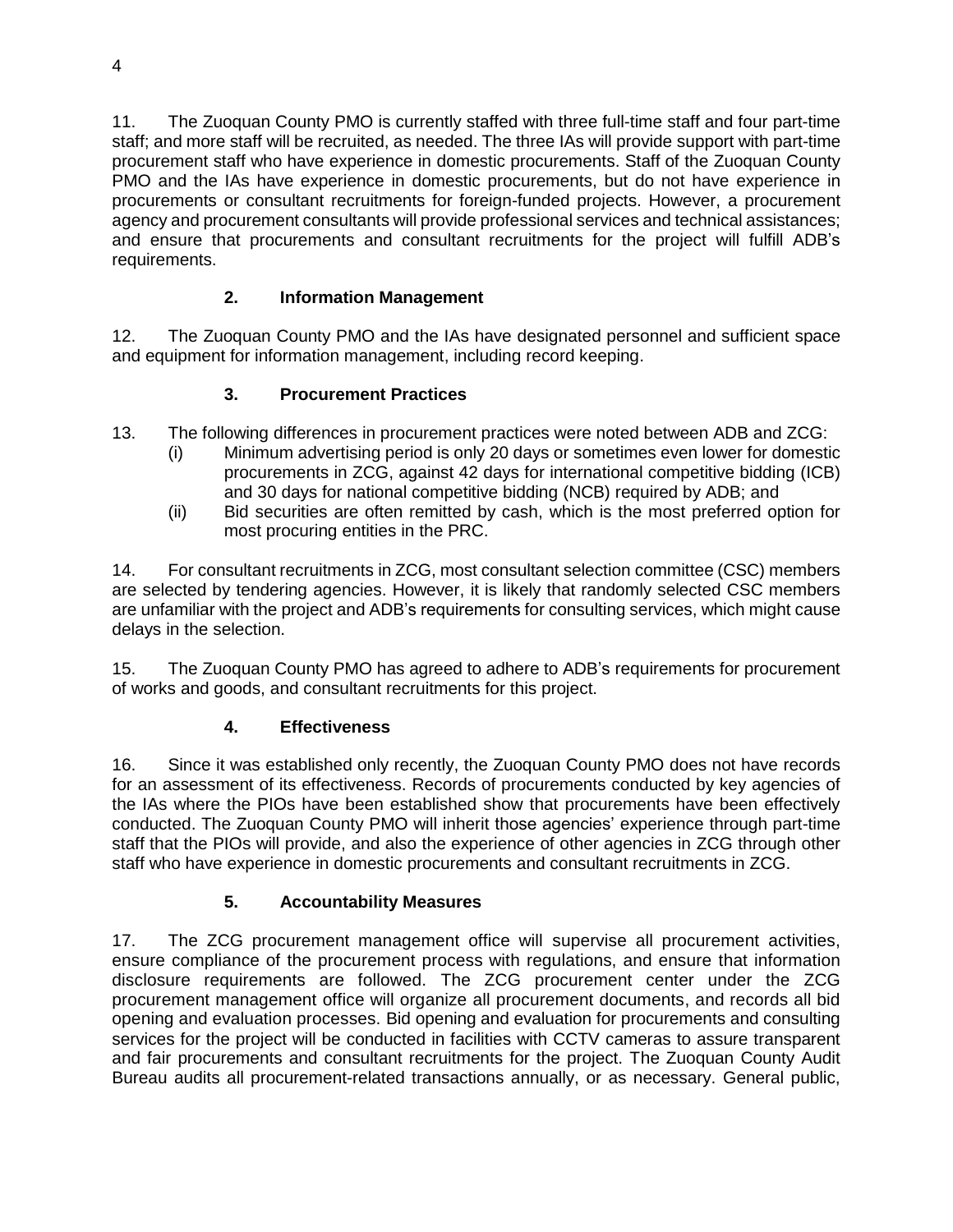private sectors, and peoples' organizations can submit complaints to the Zuoquan County PMO and/or oversight agencies.

18. Accountability is strengthened by provisions of the PRC's laws and regulations on sanctions against anticorruption for both bidders and government staff. Moreover, Article 44 of the Tendering and Bidding Law and Article 62 of the Government Procurement Law provide ethical standards for procurement personnel.

## **B. Strengths**

19. A procurement specialist of the project preparatory technical assistance (PPTA) consultant team has provided the full-time staff of the Zuoquan County PMO and also the IAs staff with training on ADB's procurement and consultant recruitment procedures. At project startup and during project implementation, procurement consultants will continue such training. The procurement consultants and a procurement agency will provide the Zuoquan County PMO with professional services and technical assistances, and ensure that procurements and consultant recruitments for the project will fulfill ADB's requirements.

20. The ZCG procurement management office and the ZCG procurement center under the ZCG procurement management office will provide supervision and necessary facility to facilitate the procurement processes. This agency is experienced with domestic procurement activities to ensure that relevant PRC laws for procurement will be followed to comply with ethical standards for both bidders and the government staff.

21. The IAs will provide necessary experienced supporting staff to assist the Zuoquan County PMO in procurement activities during implementation. The Zuoquan County PMO and the IAs have committed to fulfill ADB's requirements for all procurements and consultant recruitments for the project.

## **C. Weaknesses**

22. Currently, the Zuoquan County PMO established engineering office staffed with two parttime engineers to coordinate all procurement activities. Although support will be provided by the IAs, the staff of the Zuoquan County PMO is inadequate in coordinating the procurement in terms of number and experiences. In addition, these staff will not have the experience in procurements or consultant recruitments for foreign-funded projects.

23. Currently, the Zuoquan County PMO has very limited experience in consultant recruitment.

24. In addition, there are differences in the procurement practices between ADB and ZCG.

## **D. Procurement Risk Assessment and Management Plan**

25. The Project Procurement Risk Assessment and Management Plan in Table 2 has been prepared based on the procurement risk assessment questionnaire in Appendix 1, following the Guide.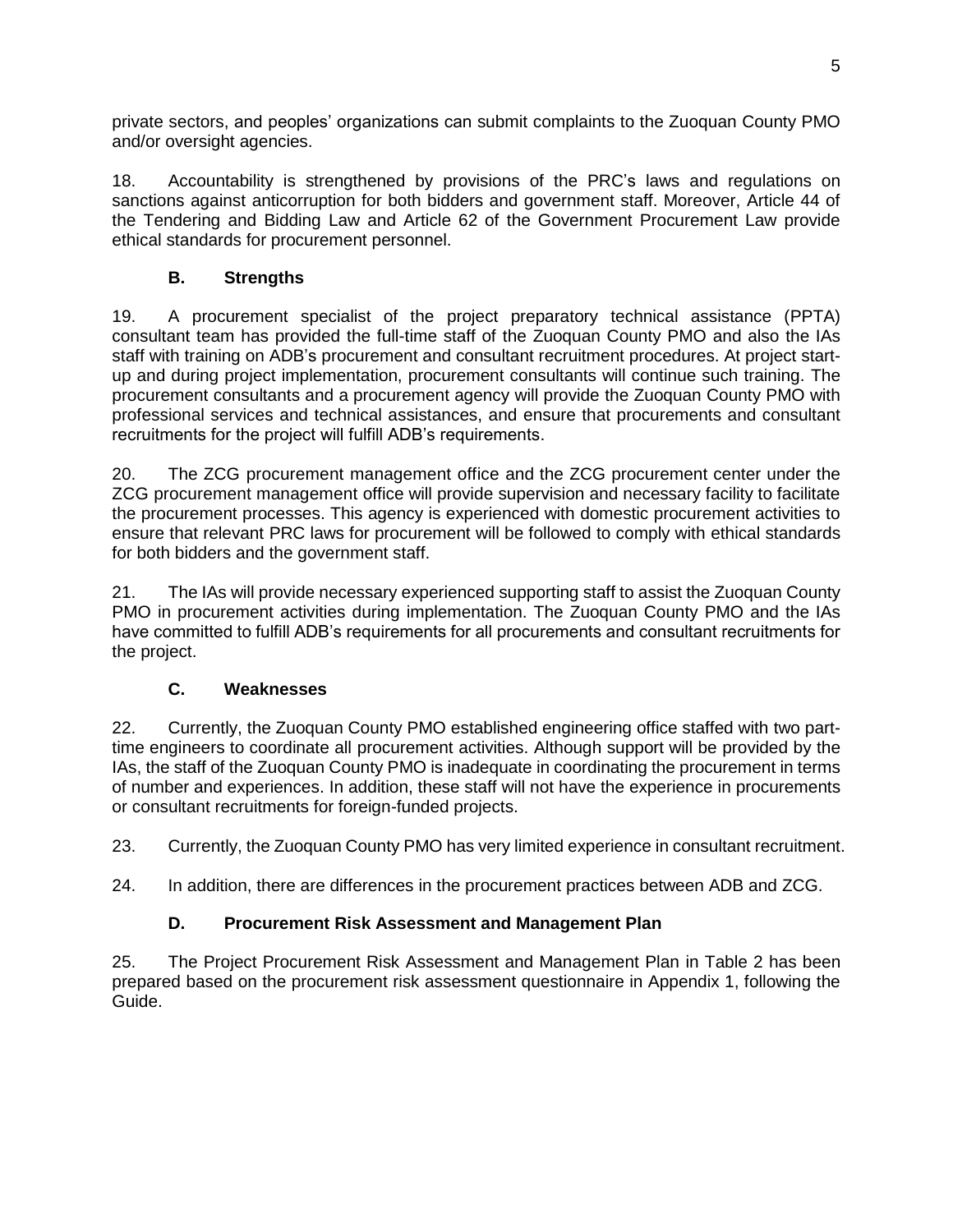| <b>SL</b>   |                                                                                                                                                                                               | <b>Risk Assessment</b> |            |             | <b>Mitigation Measures or</b>                                                                                                                                                                                                                                                                                                                                                                                                                                                                                                                                                                                                                                                                                                                                                                                                                                                                                                                  |
|-------------|-----------------------------------------------------------------------------------------------------------------------------------------------------------------------------------------------|------------------------|------------|-------------|------------------------------------------------------------------------------------------------------------------------------------------------------------------------------------------------------------------------------------------------------------------------------------------------------------------------------------------------------------------------------------------------------------------------------------------------------------------------------------------------------------------------------------------------------------------------------------------------------------------------------------------------------------------------------------------------------------------------------------------------------------------------------------------------------------------------------------------------------------------------------------------------------------------------------------------------|
| No.         | <b>Risk</b>                                                                                                                                                                                   | <b>Impact</b>          | Likelihood | <b>Risk</b> | <b>Risk Management Plan</b>                                                                                                                                                                                                                                                                                                                                                                                                                                                                                                                                                                                                                                                                                                                                                                                                                                                                                                                    |
| A16,<br>A17 | The Zuoquan<br>County project<br>management<br>office (PMO)<br>has insufficient<br>qualified staff to<br>efficiently<br>undertake<br>procurements<br>required to<br>implement the<br>project. | High                   | Likely     | High        | <b>Mitigation:</b><br>- The Zuouquan County Government<br>(ZCG) has agreed to provide<br>sufficient staff for the PMO.<br>- An Engineering Office will be<br>established within the PMO to<br>coordinate all the relevant<br>procurement activities.<br>- The individual procurement<br>consultant will provide staff of the<br>PMO with training on procurements<br>and consultant recruitments for<br>projects of the Asian Development<br>Bank (ADB) at project start-up.<br>- A procurement consultant of the<br>project management support<br>consultant team will continue such<br>training.<br>- The individual procurement<br>consultant, the procurement<br>consultant of the project<br>management support consultant<br>team, and the procurement agency<br>will help the PMO conduct<br>procurements and consultant<br>recruitments for the project.<br>- ADB will continue to give guidance<br>and instructions to the PMO staff. |
| A.6<br>A.9  | The Zuoquan<br><b>County PMO</b><br>has insufficient<br>qualified staff to<br>efficiently<br>undertake<br>procurements<br>required to<br>implement the<br>project.                            | Low                    | Likely     | Substantial | <b>Mitigation:</b><br>- The individual procurement<br>consultant, the procurement<br>consultant of the project<br>management support consultant<br>team, and the procurement agency<br>will help the PMO conduct<br>procurements and consultant<br>recruitments for the project.<br>- The individual procurement<br>consultant will provide the PMO staff<br>with training on procurements and<br>consultant recruitments for the ADB<br>projects at project start-up.<br>- A procurement consultant of the<br>project management support<br>consultant team will continue such<br>training.                                                                                                                                                                                                                                                                                                                                                   |

**Table 2: Project Procurement Risk Assessment and Management Plan**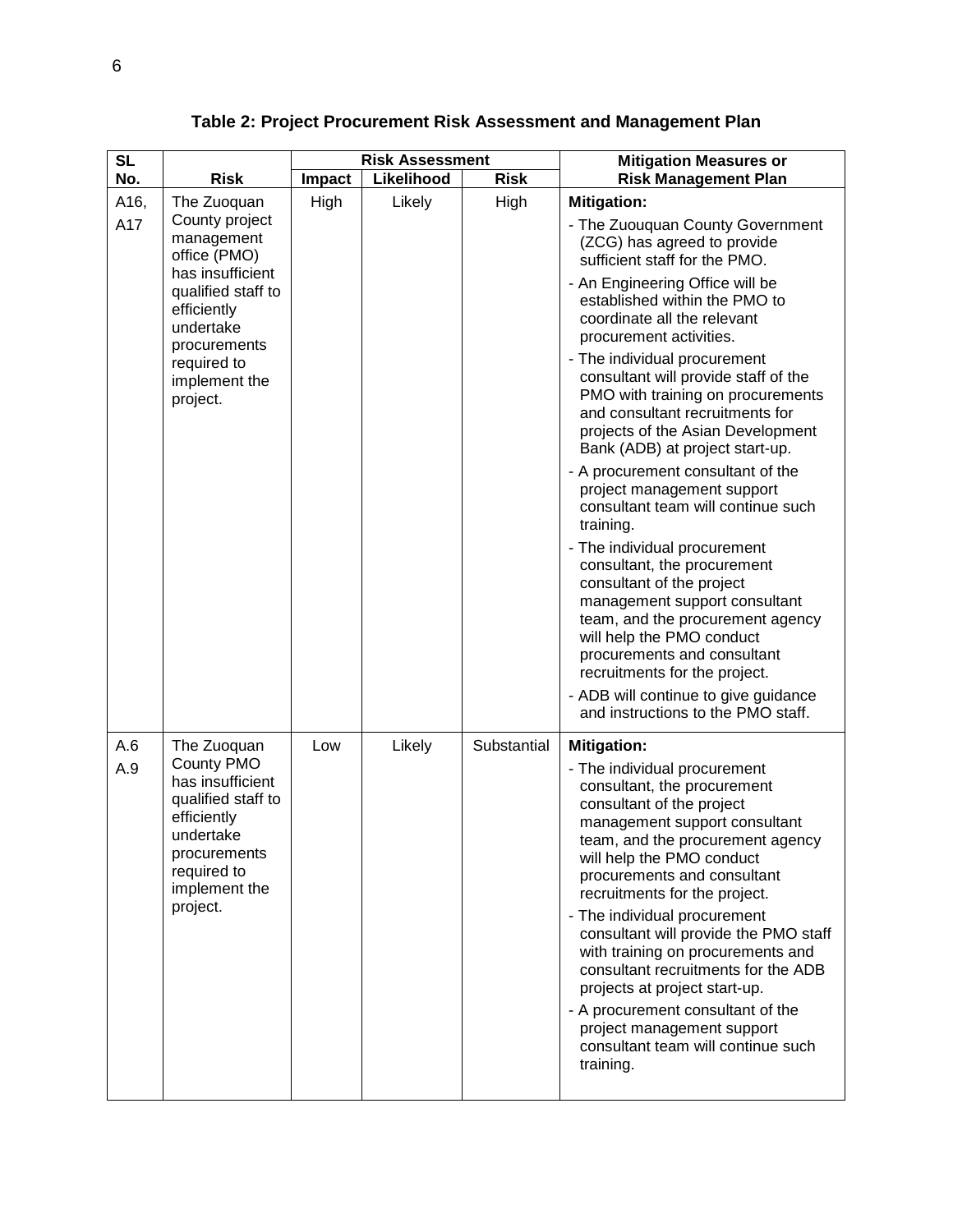| <b>SL</b>                                                                                                                                                                                            |                                                                                                                                                                                                                  | <b>Risk Assessment</b> |            |             | <b>Mitigation Measures or</b>                                                                                                                                                                                                                                                                                                                                                                                                                                                                                                                                                                                                                                                                                                                                                                                                                                                                                                                                                                                                                                                                                                                                        |
|------------------------------------------------------------------------------------------------------------------------------------------------------------------------------------------------------|------------------------------------------------------------------------------------------------------------------------------------------------------------------------------------------------------------------|------------------------|------------|-------------|----------------------------------------------------------------------------------------------------------------------------------------------------------------------------------------------------------------------------------------------------------------------------------------------------------------------------------------------------------------------------------------------------------------------------------------------------------------------------------------------------------------------------------------------------------------------------------------------------------------------------------------------------------------------------------------------------------------------------------------------------------------------------------------------------------------------------------------------------------------------------------------------------------------------------------------------------------------------------------------------------------------------------------------------------------------------------------------------------------------------------------------------------------------------|
| No.                                                                                                                                                                                                  | <b>Risk</b>                                                                                                                                                                                                      | Impact                 | Likelihood | <b>Risk</b> | <b>Risk Management Plan</b>                                                                                                                                                                                                                                                                                                                                                                                                                                                                                                                                                                                                                                                                                                                                                                                                                                                                                                                                                                                                                                                                                                                                          |
|                                                                                                                                                                                                      |                                                                                                                                                                                                                  |                        |            |             | <b>Monitoring:</b><br>- ADB will closely monitor the<br><b>Engineering Office's procurement</b><br>and consultant recruitment activities.                                                                                                                                                                                                                                                                                                                                                                                                                                                                                                                                                                                                                                                                                                                                                                                                                                                                                                                                                                                                                            |
| A.19                                                                                                                                                                                                 | The                                                                                                                                                                                                              | High                   | Unlikely   | Substantial | <b>Mitigation:</b>                                                                                                                                                                                                                                                                                                                                                                                                                                                                                                                                                                                                                                                                                                                                                                                                                                                                                                                                                                                                                                                                                                                                                   |
| A.24<br>C.1<br>C.2<br>C.5<br>C.8<br>C.9<br>C.11<br>C.12<br>C.14<br>C.22<br>C.23<br>C.24<br>C.27<br>C.28<br>C.29<br>C.31<br>C.32<br>C.39<br>C.40<br>C.41<br>C.42<br>C.43<br>C.44<br>E.4<br>E.5<br>E.6 | implementing<br>agency (IA)<br>does not<br>promote non-<br>discriminatory<br>participation<br>and transparent<br>tender<br>processes, or<br>other non-<br>compliance with<br>ADB's<br>procurement<br>guidelines. |                        |            |             | - ZCG, the PMO, and the IAs have<br>promised to follow relevant ADB<br>procedures and requirements.<br>- With help from the individual<br>procurement consultant and the<br>procurement agency, the PMO will<br>prepare manuals for procurements<br>and consultant recruitments which<br>fulfill ADB's requirements for non-<br>discriminatory participation and<br>transparent bidding processes at<br>project start-up.<br>- The individual procurement<br>consultant and the procurement<br>consultant of the project<br>management support consultant<br>team will provide training on<br>procurement and consultant<br>recruitment at project start-up and<br>during project implementation.<br>- The individual procurement<br>consultant, the procurement<br>consultant of the project<br>management support consultant<br>team, and the procurement agency<br>will help the PMO conduct<br>procurements and consultant<br>recruitments.<br>- ADB will continue to give guidance<br>and instructions to the PMO.<br><b>Monitoring:</b><br>- ADB will closely monitor the<br><b>Engineering Office's procurement</b><br>and consultant recruitment activities. |
| E.4<br>E.5<br>E.6                                                                                                                                                                                    | The IA has<br>inadequate<br>ethics and<br>anticorruption<br>measures in                                                                                                                                          | High                   | Unlikely   | Substantial | <b>Mitigation:</b><br>- ADB continues to remind the PMO<br>for compliance with ADB's<br>Anticorruption Policy.                                                                                                                                                                                                                                                                                                                                                                                                                                                                                                                                                                                                                                                                                                                                                                                                                                                                                                                                                                                                                                                       |
|                                                                                                                                                                                                      | place.                                                                                                                                                                                                           |                        |            |             | <b>Monitoring:</b><br>- ADB will monitor compliance with<br>ADB's Anticorruption Policy, through<br>periodical missions and close review                                                                                                                                                                                                                                                                                                                                                                                                                                                                                                                                                                                                                                                                                                                                                                                                                                                                                                                                                                                                                             |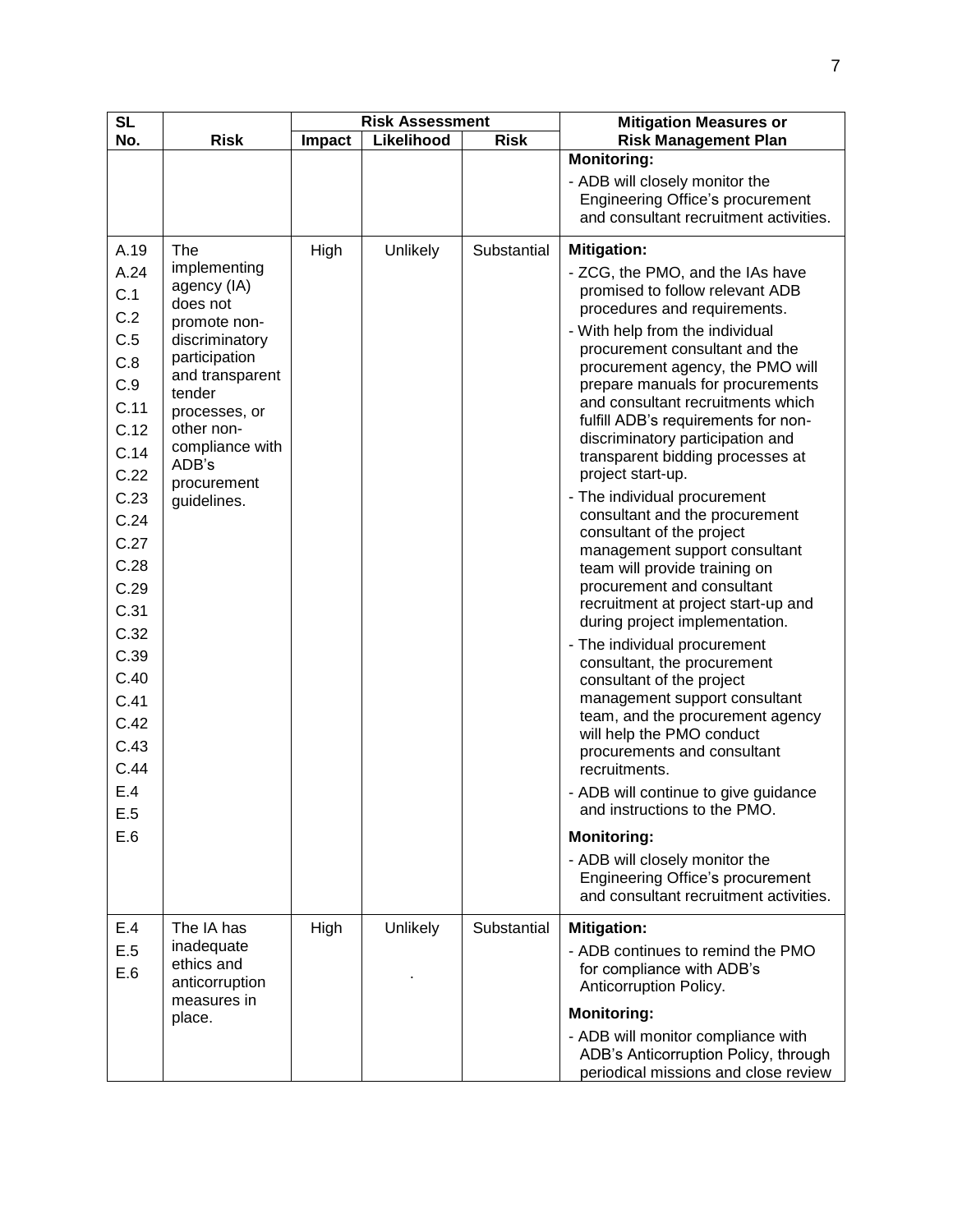| <b>SL</b> |             |               | <b>Risk Assessment</b> |                                                                                                                                                                                                                                                                                                                                                                                                            | <b>Mitigation Measures or</b>                                                                                                                                                                                                            |  |  |
|-----------|-------------|---------------|------------------------|------------------------------------------------------------------------------------------------------------------------------------------------------------------------------------------------------------------------------------------------------------------------------------------------------------------------------------------------------------------------------------------------------------|------------------------------------------------------------------------------------------------------------------------------------------------------------------------------------------------------------------------------------------|--|--|
| No.       | <b>Risk</b> | <b>Impact</b> | Likelihood             | <b>Risk</b>                                                                                                                                                                                                                                                                                                                                                                                                | <b>Risk Management Plan</b>                                                                                                                                                                                                              |  |  |
|           |             |               |                        |                                                                                                                                                                                                                                                                                                                                                                                                            | of procurement and consultant<br>recruitment documents.                                                                                                                                                                                  |  |  |
| Overall   |             |               |                        | <b>Moderate</b>                                                                                                                                                                                                                                                                                                                                                                                            |                                                                                                                                                                                                                                          |  |  |
|           |             |               |                        |                                                                                                                                                                                                                                                                                                                                                                                                            | High risk has only been identified on the PMO<br>staffing. However, ZCG has promised to provide<br>sufficient staffing to the PMO who will be assisted by<br>the IA staff, individual consultants, and the<br>implementation consultant. |  |  |
|           |             |               |                        | For only some items, substantial risks have been<br>identified. However, these risks are mostly due to<br>unfamiliarity with ADB's procedures and<br>requirements. With proper mitigation measures, such<br>as trainings and employing a procurement agent and<br>project management consultants (including<br>procurement specialists), these risks can be<br>mitigated.<br>For other items, risk is low. |                                                                                                                                                                                                                                          |  |  |
|           |             |               |                        |                                                                                                                                                                                                                                                                                                                                                                                                            |                                                                                                                                                                                                                                          |  |  |

<span id="page-13-0"></span>Source: Asian Development Bank.

## **IV. Project Specific Procurement Thresholds**

#### **A. Procurement Method Thresholds**

26. The applicable thresholds are in Table 3.

| <b>Table 3: Procurement Method Thresholds</b> |  |  |
|-----------------------------------------------|--|--|
|-----------------------------------------------|--|--|

| <b>Method</b>                            | Threshold (\$)                               |  |  |  |
|------------------------------------------|----------------------------------------------|--|--|--|
| <b>Works</b>                             |                                              |  |  |  |
| <b>International Competitive Bidding</b> | $$40.0$ million <sup>a</sup><br>$\mathbf{v}$ |  |  |  |
| <b>National Competitive Bidding</b>      | $>= $ 0.1$ million and $<= $40.0$ million    |  |  |  |
| Shopping                                 | $<$ \$ 0.1 million                           |  |  |  |
| Goods                                    |                                              |  |  |  |
| <b>International Competitive Bidding</b> | \$5.0 million <sup>b</sup><br>$\geq$         |  |  |  |
| National Competitive Bidding             | $>= $0.1$ million and $<= $5.0$ million      |  |  |  |
| Shopping                                 | \$0.1 million                                |  |  |  |

<sup>a</sup> The Asian Development Bank's (ADB) Project Administration Instructions (PAI) 3.03 provides the international competitive bidding (ICB) threshold for works for the People's Republic of China (PRC) between \$30 million and \$40 million. The lower end of this range (\$40 million) is proposed for this project.

b ADB's PAI 3.03 provides ICB threshold for goods for the PRC of a range from \$3 million to \$10 million. The lower end of this range (\$5 million) is proposed for this project. Source: Asian Development Bank.

## **B. Procurement Supervision Thresholds**

27. ADB's project administration instructions 3.02 provides a range of ADB's prior review threshold for each procurement risk level (low, medium, and high). The procurement risk level established for the PRC is medium risk; and the range of ADB's prior review threshold for medium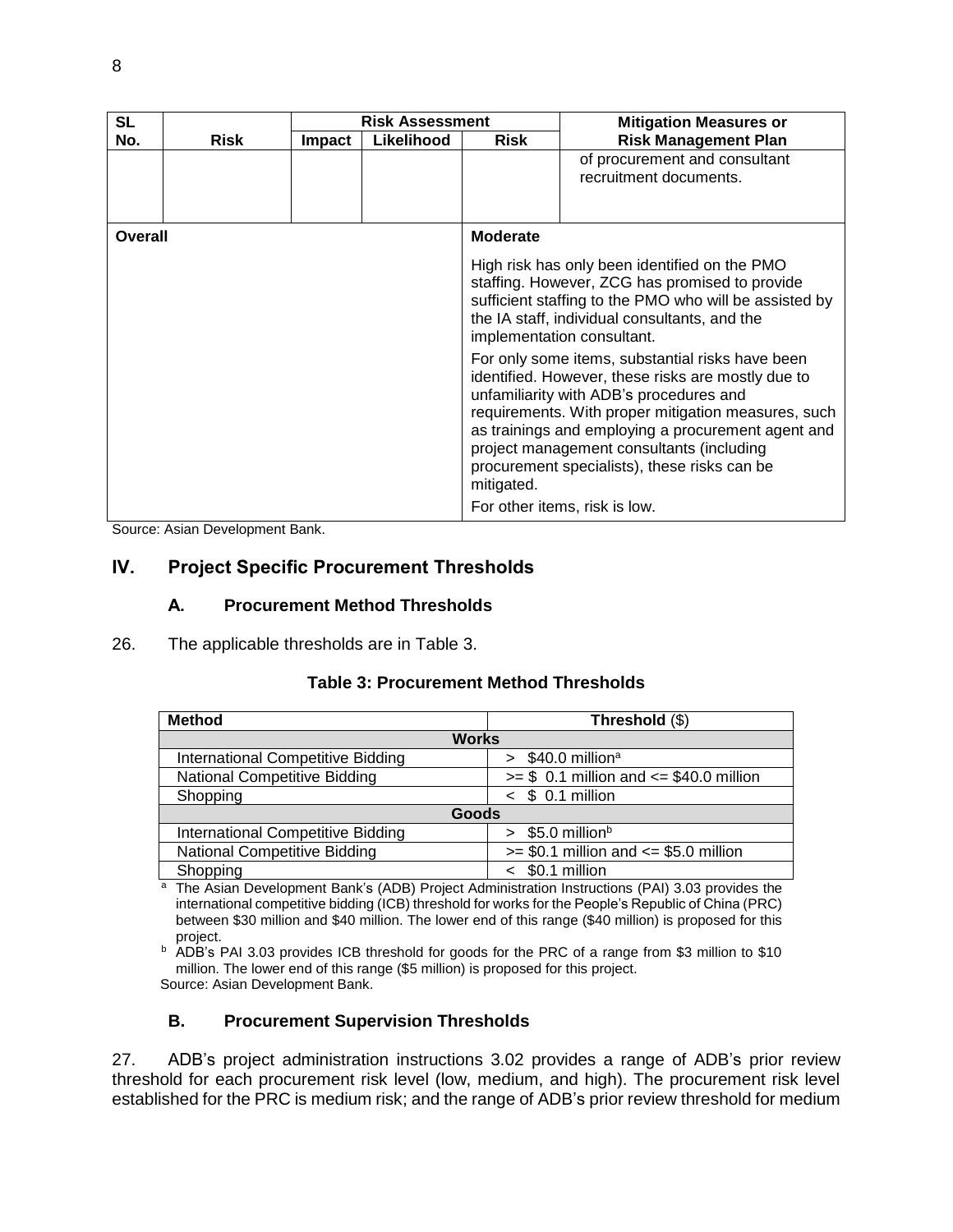risk for works, plant, and goods is up to \$10 million. Since the PRC is a large country, the higher end of the threshold range (\$10 million) is proposed as ADB's prior review threshold for this project.

|                  | <b>Procurement of Goods and Works</b> |                                                                                                                                                                                                                                                      |  |  |
|------------------|---------------------------------------|------------------------------------------------------------------------------------------------------------------------------------------------------------------------------------------------------------------------------------------------------|--|--|
| <b>Procedure</b> | <b>Threshold</b>                      | <b>Comments</b>                                                                                                                                                                                                                                      |  |  |
| Prior            | $=$ \$10,000,000                      | The Asian Development Bank's (ADB) prior review and no objection<br>are required for each step of procurement (invitation for bids, bidding<br>document, bid evaluation report, draft negotiated contract, signed<br>contract, contract variations). |  |  |
| Posta            | $<$ \$10,000,000                      | ADB approves a contract award after the contract is signed based on<br>the review of the signed contract and bid evaluation report.                                                                                                                  |  |  |

<sup>a</sup> The first international competitive bidding (ICB) contract for works, the first ICB contract for goods, the first national competitive bidding (NCB) contract for works, and the first NCB contract for goods will be for prior review by ADB irrespective of the estimated value. Source: Asian Development Bank.

## <span id="page-14-0"></span>**V. Procurement Plan**

28. **Scope of procurement.** Works will be for planting forest belts; construction of reservoir spillway gate and silt flushing tunnels; dredging selected sections of the river and tributaries; river rehabilitation and construction of embankment and associated facilities, including wetland; construction of a road with low-impact design; construction of rural water supply system, including pipelines and pumping stations; expansion of the wastewater treatment plant; and construction of sewers. Goods will be for hydrological and water quality monitoring stations, water supply pipelines and pumping station, and the wastewater treatment plant expansion. Consulting services will be for project implementation consulting services, external resettlement monitoring and evaluation, project implementation start-up support, institutional and capacity strengthening for integrated urban–rural water supply, etc.

29. **Packaging.** The project has a total of 20 contract packages, including 10 civil works contracts, 4 goods contracts, and 6 consulting service contracts. A summary of the contract packages is provided below. The draft procurement plan is included in the project administration manual.

| <b>General Description</b>          | <b>Estimated Value</b><br>(Cumulative<br>\$ million) | <b>Estimated</b><br>Number of<br><b>Contracts</b> | <b>Procurement</b><br><b>Method</b> |
|-------------------------------------|------------------------------------------------------|---------------------------------------------------|-------------------------------------|
| Goods                               | 21.420                                               | 2                                                 | <b>ICB</b>                          |
|                                     | 5.830                                                | 3                                                 | <b>NCB</b>                          |
| Subtotal-Goods                      | 27.250                                               | 5                                                 |                                     |
| Works                               | 86.920                                               | 10                                                | <b>NCB</b>                          |
| Subtotal-Works                      | 75.990                                               | 10                                                |                                     |
| <b>Consulting Services</b>          | 1.860                                                | 3                                                 | <b>QCBS</b>                         |
|                                     | 0.199                                                |                                                   | CQS                                 |
|                                     | 0.120                                                | 3                                                 | <b>ICS</b>                          |
| <b>Subtotal-Consulting Services</b> | 2.179                                                |                                                   |                                     |
| <b>Overall Total</b>                | 105.420                                              | 22                                                |                                     |

**Table 4: Breakdown of Number of Packages**

CQS = consultant's qualifications selection, ICB = international competitive bidding, ICS = individual consultant selection, NCB = national competitive bidding, QCBS = quality- and cost-based selection.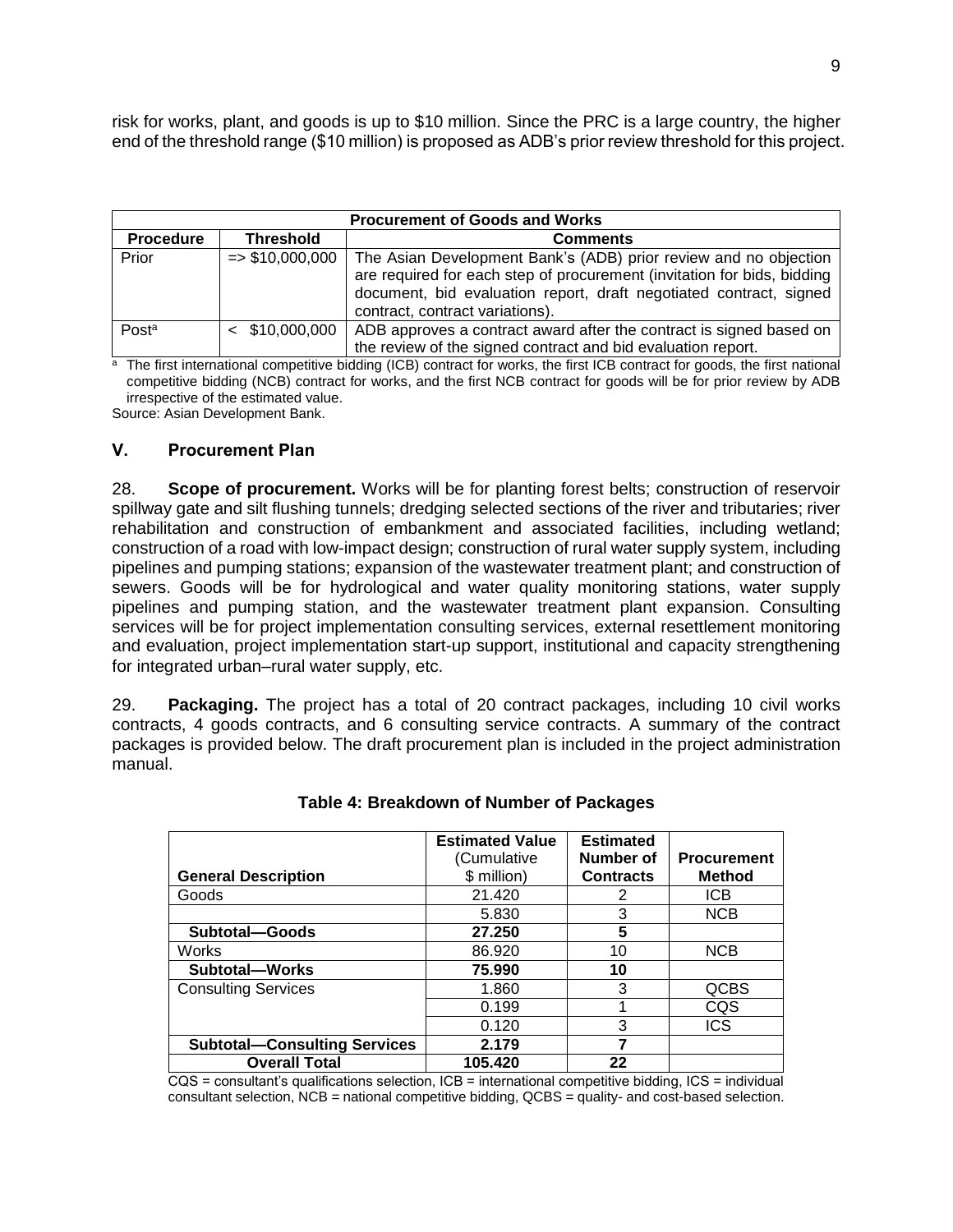Source: Asian Development Bank estimates.

30. **Advance action and retroactive financing.** The Zuoquan County PMO is interested in advance contracting for some work packages. One civil work contract will use advance contracting.

### <span id="page-15-0"></span>**VI. Conclusion**

31. The Zuoquan County PMO that will conduct all procurements and consultant recruitments for the project currently is understaffed, though the current staff has extensive experience in domestic procurements and/or consultant recruitments in ZCG or the IAs. They do not have experience in procurements or consultant recruitments for foreign-funded projects, and there are differences between the procurement practices of ADB and ZCG. However, these risks can and will be mitigated as (i) the Zuoquan County PMO and the IAs have committed to fulfill ADB's requirements for all procurements and consultant recruitments for the project; (ii) capacity development was included in the project design; and (iii) support will be provided for procurements and consultant recruitments by procurement consultants, a procurement agency, and the ZCG procurement management office and its procurement center. Considering these and also that the number of contract packages is not many and they are not innovative contracts, it has been concluded that the Zuoquan County PMO, after recruiting necessary staff and being aided by the supporting staff from the IAs, will be able to conduct all procurements and consultant recruitments for the project fulfilling ADB's requirements.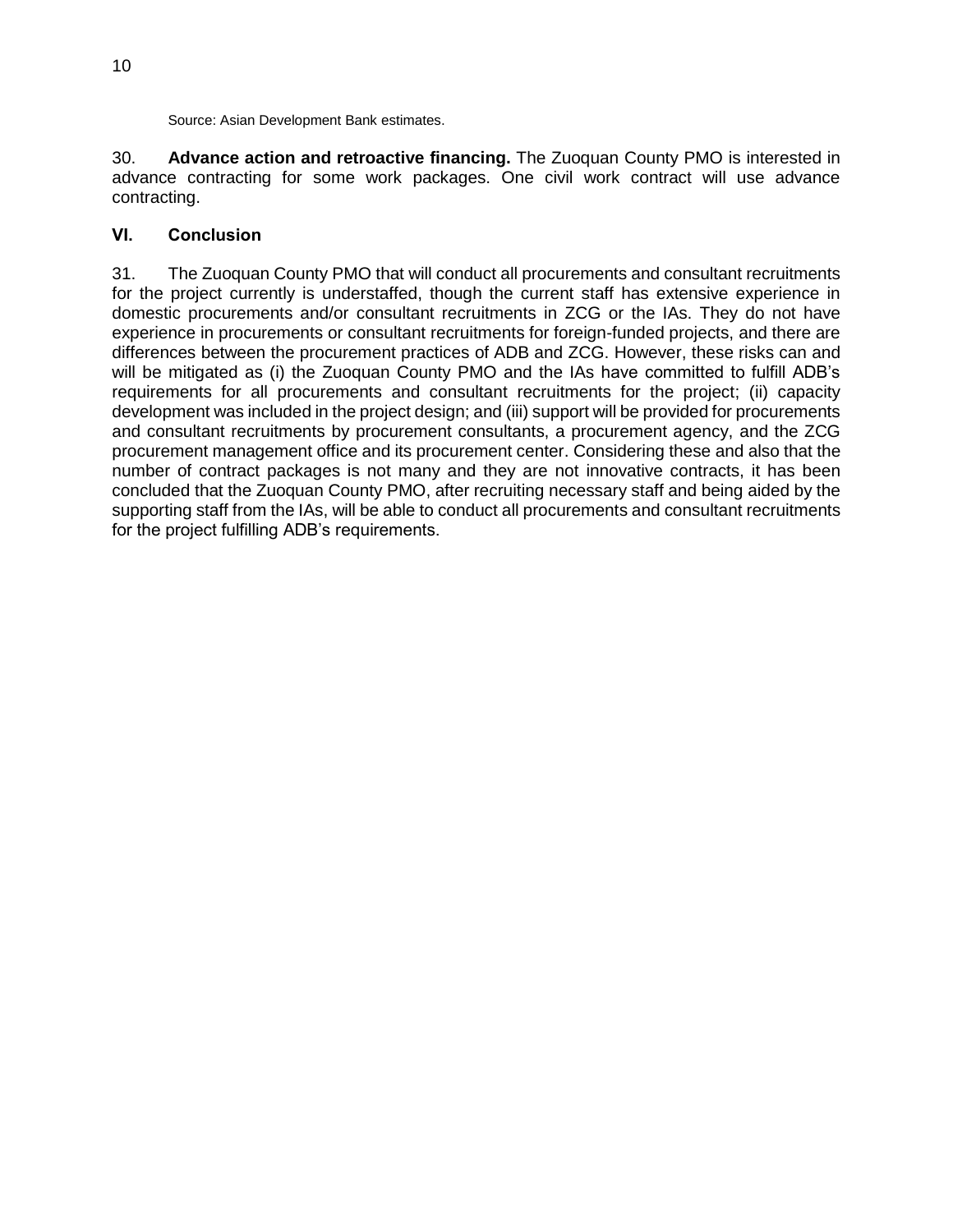## **APPENDIX 1: PROJECT PROCUREMENT RISK ASSESSMENT QUESTIONNAIRE**

### <span id="page-16-0"></span>**Participants:**

PMO = Zuoquan County Project Management Office (PMO)

- IA1 = Zuoquan Housing Security, and Urban and Rural Construction and Management Bureau
- IA2 = Zuoquan Shixia Reservoir Management Office
- IA3 = Zuoquan Water Resource Bureau

| <b>QUESTION</b>                      |                                                                                                                                                                                   | <b>RESPONSE</b>              |                                                                                                                                                                                                                                                                                                                                                           | <b>RISK</b> a   |
|--------------------------------------|-----------------------------------------------------------------------------------------------------------------------------------------------------------------------------------|------------------------------|-----------------------------------------------------------------------------------------------------------------------------------------------------------------------------------------------------------------------------------------------------------------------------------------------------------------------------------------------------------|-----------------|
| A. ORGANIZATIONAL AND STAFF CAPACITY |                                                                                                                                                                                   |                              |                                                                                                                                                                                                                                                                                                                                                           |                 |
|                                      | <b>Procurement Department and/or Unit</b>                                                                                                                                         |                              |                                                                                                                                                                                                                                                                                                                                                           |                 |
|                                      | A.1 Does the agency or government have a<br>Procurement Committee that is independent<br>from the head of the agency?                                                             | PMO:<br>IA1:<br>IA2:<br>IA3: | No.<br>Yes<br>No.<br>Yes                                                                                                                                                                                                                                                                                                                                  |                 |
|                                      | A.2 Does the agency have a procurement<br>department and/or unit, including a<br>permanent office that performs the function<br>of a Secretariat of the Procurement<br>Committee? | PMO:<br>IA1:<br>IA2:<br>IA3: | $\overline{N}$<br>Yes<br>Yes<br>Yes                                                                                                                                                                                                                                                                                                                       |                 |
|                                      | A.3 If yes, what type of procurement does it<br>undertake?                                                                                                                        | PMO:<br>IA1:<br>IA2:<br>IA3: | Newly established; procurement<br>design institute, resettlement<br>plan institute. and environmental<br>impact assessment institute<br>through domestic procurement<br>procedures<br>Works and goods procurement<br>Bidding and tendering work of<br>works and goods contracts, etc.<br>Bidding and tendering work of<br>works and goods contracts, etc. |                 |
|                                      | A4. How many years of experience did the head<br>of the procurement department and/or unit<br>had in a direct procurement role?                                                   | PMO:<br>IA1:<br>IA2:<br>IA3: | $10 + years$<br>3+ years<br>4+ years<br>$10+$ years                                                                                                                                                                                                                                                                                                       |                 |
|                                      | A.5 How many staff in the procurement<br>department and/or unit are<br>full-time<br>i.<br>ii. part-time<br>iii. seconded                                                          | PMO:<br>IA1:<br>IA2:<br>IA3: | 2 part-time staff<br>1 full-time staff<br>2 part-time staff<br>1 part-time staff                                                                                                                                                                                                                                                                          |                 |
|                                      | A.6 Do the procurement staff have a high level of<br>English language proficiency (verbal and<br>written)?                                                                        | PMO:<br>IA1:<br>IA2:<br>IA3: | <b>No</b><br>No.<br>No.<br>No.                                                                                                                                                                                                                                                                                                                            | <b>Moderate</b> |
|                                      | A.7 Are the number and qualifications of the staff<br>sufficient to undertake the additional<br>procurement that will be required under the<br>proposed project?                  | PMO:<br>IA1:<br>IA2:<br>IA3: | <b>No</b><br>Yes<br>No.<br>Yes                                                                                                                                                                                                                                                                                                                            | $\star$<br>Low  |
|                                      | A.8 Does the unit have adequate facilities, such<br>as PCs, internet connection, photocopy                                                                                        | PMO:<br>IA1:<br>IA2:         | $\overline{Y}$ es<br>Yes<br>Yes                                                                                                                                                                                                                                                                                                                           |                 |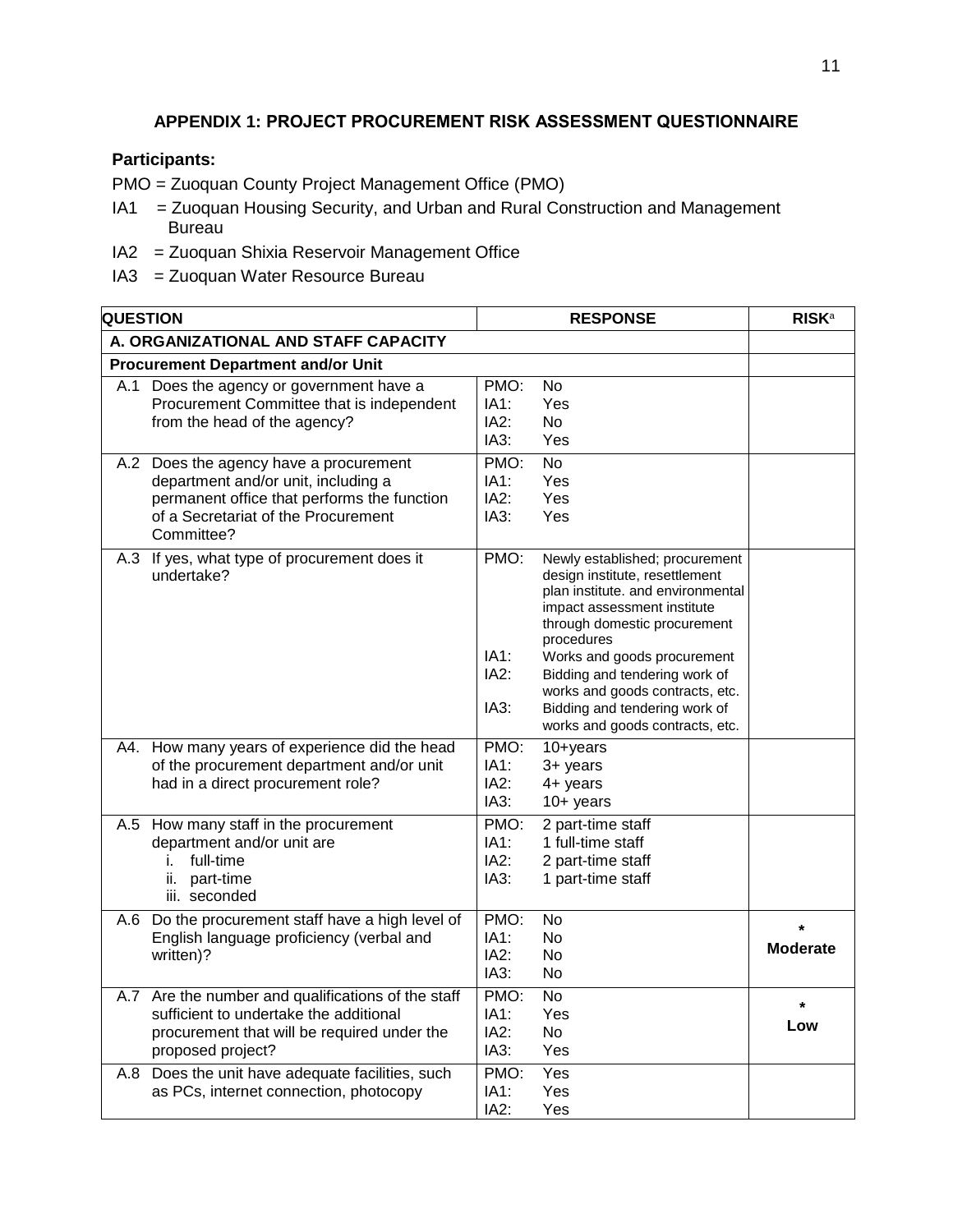| <b>QUESTION</b>                                                                                                                                                         | <b>RESPONSE</b>              |                                                                                                                                                             | <b>RISK</b> <sup>a</sup> |
|-------------------------------------------------------------------------------------------------------------------------------------------------------------------------|------------------------------|-------------------------------------------------------------------------------------------------------------------------------------------------------------|--------------------------|
| facilities, printers, etc. to undertake the<br>planned procurement?                                                                                                     | IA3:                         | <b>No</b>                                                                                                                                                   |                          |
| A.9 Does the agency have, or have ready access<br>to, a procurement training program?                                                                                   | PMO:<br>IA1:<br>IA2:<br>IA3: | <b>No</b><br><b>No</b><br>N <sub>o</sub><br>No                                                                                                              | <b>Moderate</b>          |
| A.10 At what level does the department and/or unit<br>report (to the head of agency, deputy, etc.)?                                                                     | PMO:<br>IA1:<br>IA2:<br>IA3: | Head of PMO<br>Head of agency<br>Head of agency<br>Manager of project depart-<br>ment                                                                       |                          |
| A.11 Do the procurement positions in the agency<br>have job descriptions, which outline specific<br>roles, minimum technical requirements, and<br>career routes?        | PMO:<br>IA1:<br>IA2:<br>IA3: | No, but will develop one.<br>Yes<br>Yes<br>Yes                                                                                                              |                          |
| A.12 Is there a procurement process manual for<br>goods and works?                                                                                                      | PMO:<br>IA1:<br>IA2:<br>IA3: | <b>No</b><br><b>No</b><br>No<br>No                                                                                                                          |                          |
| A.13 If there is a manual? Is it up to date, and<br>does it cover foreign-assisted projects?                                                                            | PMO:<br>IA1:<br>IA2:<br>IA3: | <b>No</b><br>No<br>No<br>No                                                                                                                                 |                          |
| A.14 Is there a procurement process manual for<br>consulting services?                                                                                                  | PMO:<br>IA1:<br>IA2:<br>IA3: | <b>No</b><br>No<br>No<br>No                                                                                                                                 |                          |
| A.15 If there is a manual, is it up to date; and does<br>it cover foreign-assisted projects?                                                                            | PMO:<br>IA1:<br>IA2:<br>IA3: | <b>No</b><br>No<br>No<br>No                                                                                                                                 |                          |
| <b>Project Management Unit</b>                                                                                                                                          |                              |                                                                                                                                                             |                          |
| A.16 Is there a fully (or almost fully) staffed project<br>management unit (PMU) for this project<br>currently in place?                                                | PMO:<br>IA1:<br>IA2:<br>IA3: | <b>No</b><br>Yes<br>Yes<br>Yes                                                                                                                              | $\star$<br><b>High</b>   |
| A.17 Are the number and qualifications of the staff<br>sufficient to undertake the additional<br>procurement that will be required under the<br>proposed project?       | PMO:<br>IA1:<br>IA2:<br>IA3: | Not sufficient<br>Yes, but lack experience in<br>ADB projects<br>Yes, but lack experience in<br>ADB projects<br>Yes, but lack experience in<br>ADB projects | $\star$<br>High          |
| A.18 Does the unit have adequate facilities, such<br>as PCs, internet connection, photocopy<br>facilities, printers, etc. to undertake the<br>planned procurement?      | PMO:<br>IA1:<br>IA2:<br>IA3: | Yes<br>Yes<br>Yes<br>Yes                                                                                                                                    |                          |
| A.19 Are there standard documents in use, such<br>as the Standard Procurement Documents<br>and/or Forms, and have they been approved<br>for use on ADB-funded projects? | PMO:<br>IA1:<br>IA2:<br>IA3: | No<br>No<br>No.<br>No                                                                                                                                       | $^\star$<br>Substantial  |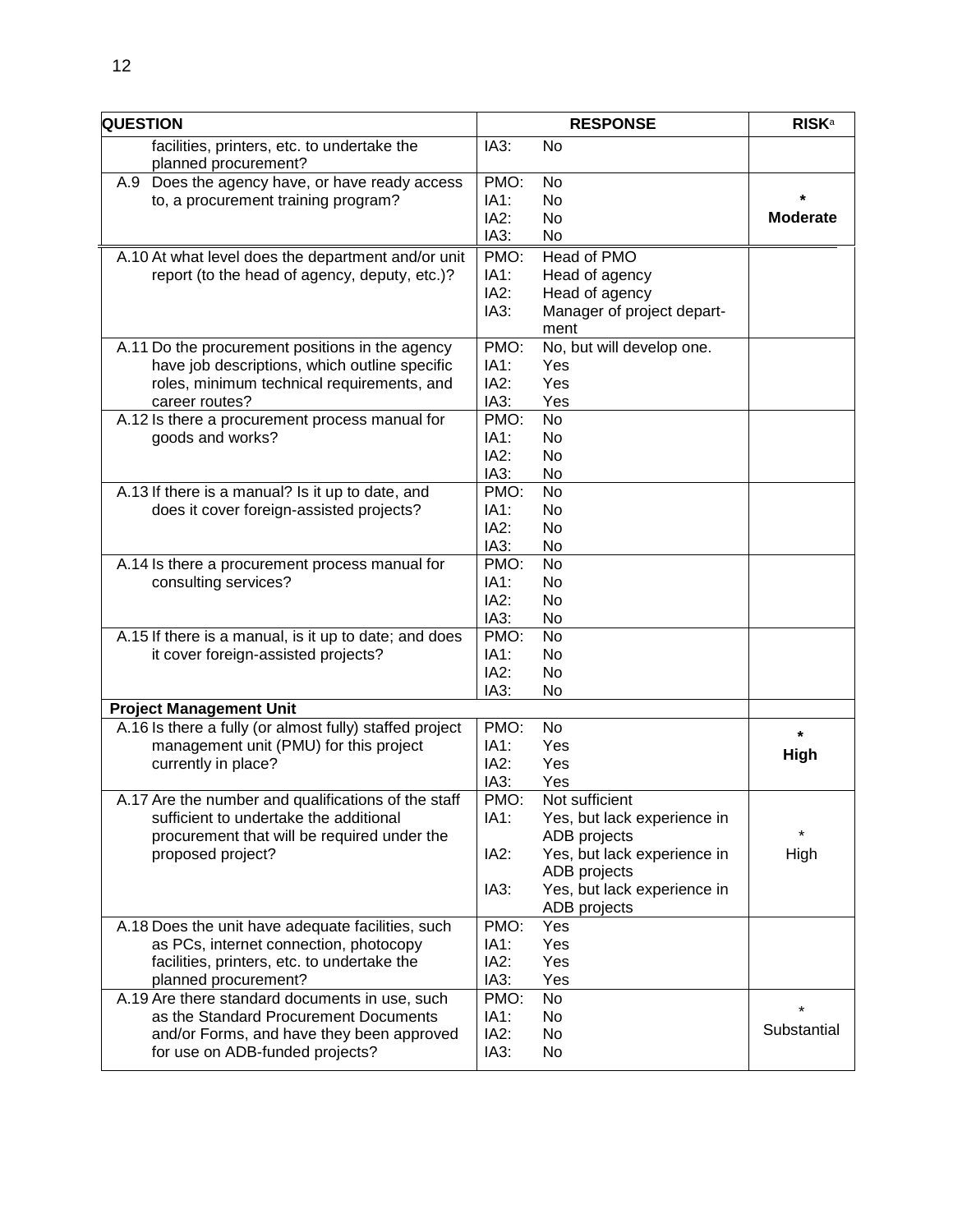| <b>QUESTION</b>                                                                                                                                              |                              | <b>RESPONSE</b>                                                                                                                                          | <b>RISK</b> <sup>a</sup> |
|--------------------------------------------------------------------------------------------------------------------------------------------------------------|------------------------------|----------------------------------------------------------------------------------------------------------------------------------------------------------|--------------------------|
| A.20 Does the agency follow the national<br>procurement law, procurement processes,<br>and guidelines?                                                       | PMO:<br>IA1:<br>IA2:<br>IA3: | Yes, must follow<br>Yes, must follow<br>Yes, must follow<br>Yes, must follow                                                                             | $\star$<br>Low           |
| A.21 Do the terms of reference (TORs) for<br>consulting services follow a standard format,<br>such as background, tasks, inputs,<br>objectives, and outputs? | PMO:<br>IA1:<br>IA2:<br>IA3: | Should have a certain<br>standard format<br>Not applicable (N/A)<br>N/A<br>N/A                                                                           |                          |
| A.22 Who drafts the procurement specifications?                                                                                                              | PMO:<br>IA1:<br>IA2:<br>IA3: | Delegated bidding agency<br>Delegated bidding agency<br>Delegated bidding agency<br>Delegated bidding agency                                             |                          |
| A.23 Who approves the procurement<br>specifications?                                                                                                         | PMO:<br>IA1:<br>IA2:<br>IA3: | Director of PMO<br>Head of the agency<br>Head of the agency<br>Head of the agency                                                                        |                          |
| A.24 Who in the PMU has experience in drafting<br>bidding documents?                                                                                         | PMO:<br>IA1:<br>IA2:<br>IA3: | Head of the Engineering<br>Office<br>Head of the procurement unit<br>has some experience<br>Head of the engineering unit<br>Head of the engineering unit | Substantial              |
| A.25 Are records of the sale of bidding documents<br>immediately available?                                                                                  | PMO:<br>IA1:<br>IA2:<br>IA3: | Yes<br>Yes<br>Yes<br>Yes                                                                                                                                 | *<br>Low                 |
| A.26 Who identifies the need for consulting<br>services requirements?                                                                                        | PMO:<br>IA1:<br>IA2:<br>IA3: | Decided by the PMO group<br>study<br>N/A<br>N/A<br>N/A                                                                                                   |                          |
| A.27 Who drafts the TOR?                                                                                                                                     | PMO:<br>IA1:<br>IA2:<br>IA3: | Without experience<br>Without experience<br>Without experience<br>Without experience<br>An individual consultant will<br>be recruited to help.           |                          |
| A.28 Who prepares the request for proposals<br>(RFPs)?                                                                                                       | PMO:<br>IA1:<br>IA2:<br>IA3: | Without experience<br>Without experience<br>Without experience<br>Without experience<br>An individual consultant will<br>be recruited to help.           |                          |
| <b>B. INFORMATION MANAGEMENT</b>                                                                                                                             |                              |                                                                                                                                                          |                          |
| B.1 Is there a referencing system for<br>procurement files?                                                                                                  | PMO:<br>IA1:<br>IA2:<br>IA3: | Yes<br>Yes<br>No<br>No                                                                                                                                   |                          |
| B.2 Are there adequate resources allocated to<br>record-keeping infrastructure, which includes<br>the record keeping system, space,                          | PMO:<br>IA1:<br>IA2:         | Yes<br>Yes<br>Yes                                                                                                                                        | *<br>Low                 |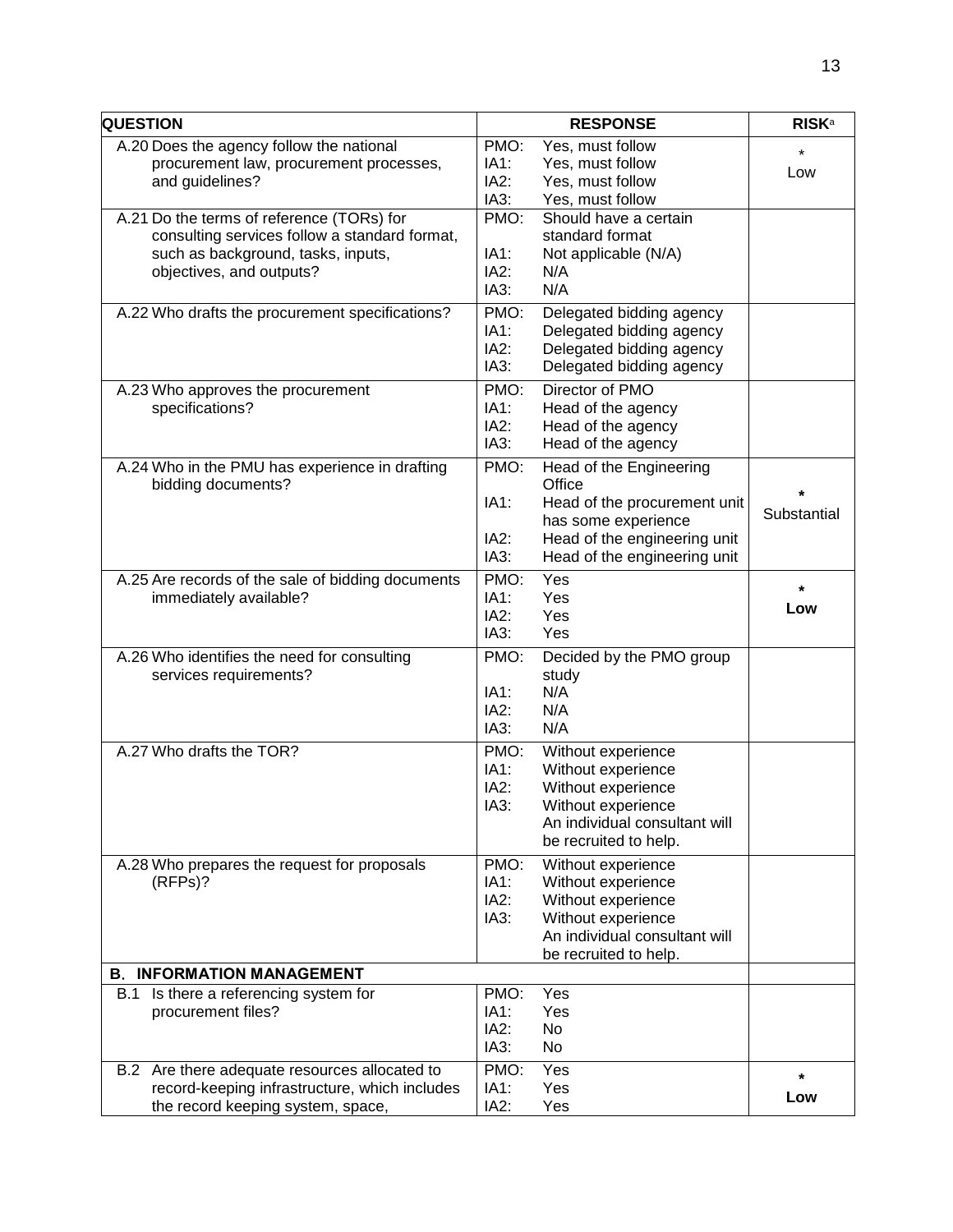|     | <b>QUESTION</b>                                                                                              |              | <b>RESPONSE</b>                         |             |
|-----|--------------------------------------------------------------------------------------------------------------|--------------|-----------------------------------------|-------------|
|     | equipment, and personnel to administer the<br>procurement records management functions<br>within the agency? | IA3:         | Yes                                     |             |
|     | B.3 Does the agency adhere to a document                                                                     | PMO:         | Yes (Permanent                          |             |
|     | retention policy (i.e., for what period are                                                                  |              | preservation)                           |             |
|     | records kept)?                                                                                               | IA1:         | Yes                                     | Low         |
|     |                                                                                                              | IA2:         | Yes                                     |             |
|     |                                                                                                              | IA3:         | Yes                                     |             |
|     | B.4 Are copies of bids or proposals retained with                                                            | PMO:         | Yes                                     |             |
|     | the evaluation?                                                                                              | IA1:         | Yes                                     |             |
|     |                                                                                                              | IA2:         | Yes                                     |             |
|     |                                                                                                              | IA3:         | Yes                                     |             |
|     | B.5 Are copies of the original advertisements                                                                | PMO:         | Yes                                     |             |
|     | retained with the pre- contract papers?                                                                      | IA1:         | Yes                                     |             |
|     |                                                                                                              | IA2:         | Yes                                     |             |
|     |                                                                                                              | IA3:         | Yes                                     |             |
|     | B.6 Is there a single contract file with a copy of                                                           | PMO:         | Yes                                     |             |
|     | the contract and all subsequent contractual                                                                  | IA1:         | Yes                                     |             |
|     | correspondence?                                                                                              | IA2:         | Yes                                     |             |
|     |                                                                                                              | IA3:         | Yes                                     |             |
| B.7 | Are copies of invoices included with the                                                                     | PMO:         | Yes                                     |             |
|     | contract papers?                                                                                             | IA1:<br>IA2: | Yes                                     |             |
|     |                                                                                                              | IA3:         | Yes                                     |             |
|     | B.8 Is the agency's record-keeping function                                                                  | PMO:         | Yes<br><b>No</b>                        |             |
|     | supported by information technology?                                                                         | IA1:         | No                                      |             |
|     |                                                                                                              | IA2:         | No                                      |             |
|     |                                                                                                              | IA3:         | No                                      |             |
|     | <b>C. PROCUREMENT PRACTICES</b>                                                                              |              |                                         |             |
|     | <b>Goods and Works</b>                                                                                       |              |                                         |             |
|     | C.1 Has the agency undertaken procurement of                                                                 | PMO:         | No                                      |             |
|     | goods or works related to foreign assistance                                                                 | IA1:         | No                                      |             |
|     | recently (last 12 or 36 months)? If yes,                                                                     | IA2:         | No                                      | Substantial |
|     | indicate the name(s) of the development                                                                      | IA3:         | No                                      |             |
|     | partner(s) and project(s).                                                                                   |              |                                         |             |
|     | C.2 If the answer is yes, what are the major                                                                 | PMO:         | N/A                                     | $\star$     |
|     | challenges faced by the agency?                                                                              | IA1:         | N/A                                     | Substantial |
|     |                                                                                                              | IA2:         | N/A                                     |             |
|     |                                                                                                              | IA3:         | N/A                                     |             |
|     | C.3 Is there a systematic process to identify                                                                | PMO:         | Not for now; will prepare               |             |
|     | procurement requirements (for a period of 1                                                                  |              | procurement plan for the                |             |
|     | year or more)?                                                                                               |              | Asian Development Bank                  |             |
|     |                                                                                                              |              | (ADB)-financed projects                 |             |
|     |                                                                                                              | IA1:         | <b>No</b>                               |             |
|     |                                                                                                              | IA2:         | Yes                                     |             |
|     |                                                                                                              | IA3:         | Yes                                     |             |
|     | C.4 Is there a minimum period for the preparation                                                            | PMO:         | Yes                                     |             |
|     | of bids; and if yes, how long?                                                                               | IA1:         | Yes, usually 20 days for                |             |
|     |                                                                                                              |              | civil works                             |             |
|     |                                                                                                              | IA2:         | Yes, usually 20 days for<br>civil works | Low         |
|     |                                                                                                              | IA3:         | Yes, usually 20 days for                |             |
|     |                                                                                                              |              | civil works                             |             |
|     |                                                                                                              |              |                                         |             |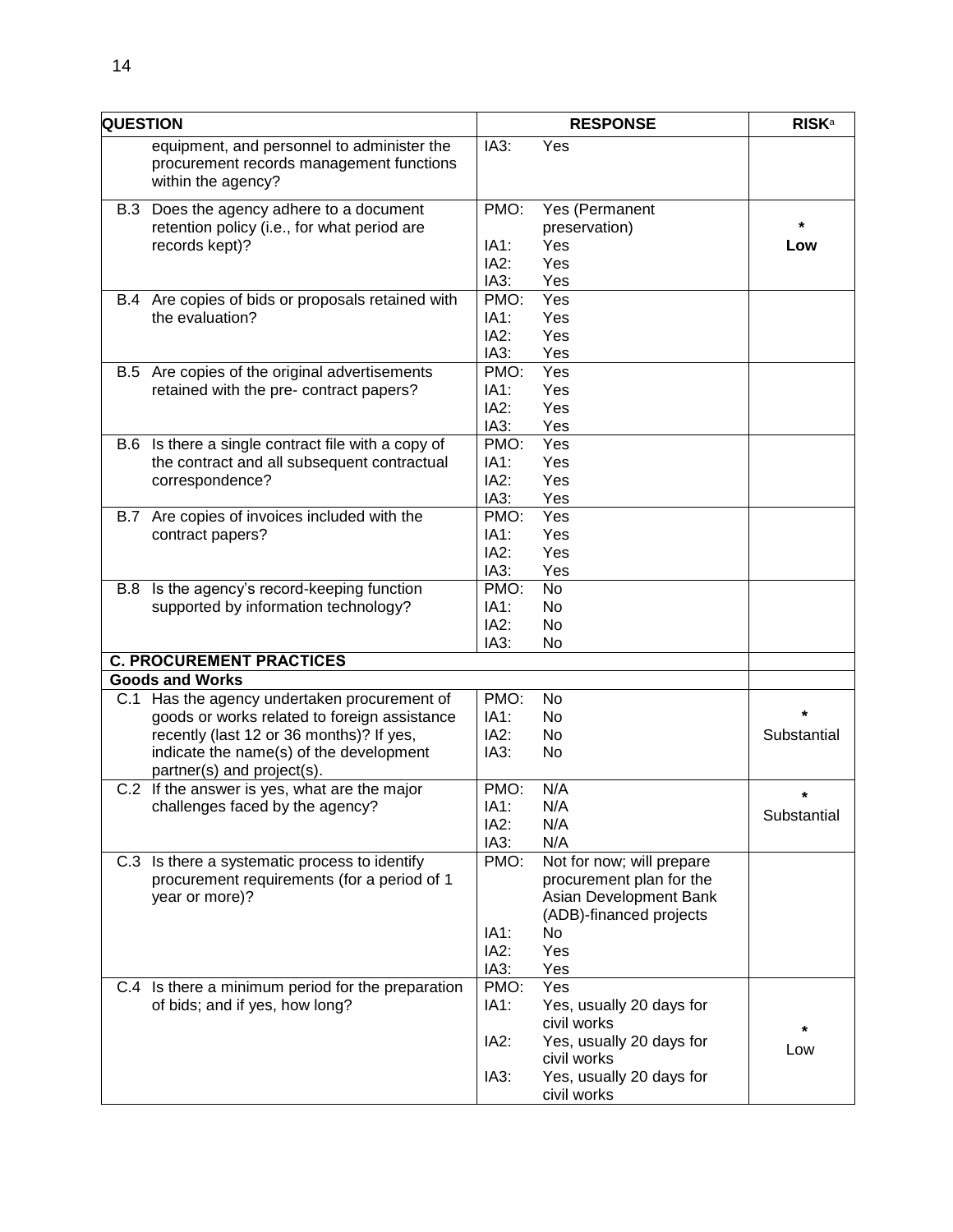| C.5 Are all queries from bidders replied to in<br>PMO:<br>Yes<br>$\star$<br>IA1:<br>writing?<br>No<br>Substantial<br>IA2:<br>Yes<br>IA3:<br>Yes<br>PMO:<br>Yes<br>C.6 Does the bidding document state the date<br>÷<br>and time of bid opening?<br>IA1:<br>Yes<br>IA2:<br>Yes<br>Low<br>IA3:<br>Yes<br>C.7 Are bids opened in public?<br>PMO:<br>Yes<br>$\star$<br>IA1:<br>Yes<br>Low<br>IA2:<br>Yes<br>IA3:<br>Yes<br>PMO:<br><b>No</b><br>C.8 Can late bids be accepted?<br>$\star$<br>IA1:<br><b>No</b><br>Substantial<br>IA2:<br>Yes<br>IA3:<br>No<br>C.9 Can bids (except late bids) be rejected at bid<br>PMO:<br>Yes<br>$\star$<br>IA1:<br>Yes<br>opening?<br>Substantial<br>IA2:<br>Yes<br>IA3:<br>Yes<br>C.10 Are minutes of the bid opening taken?<br>PMO:<br>Yes<br>$\star$<br>IA1:<br>Yes<br>IA2:<br>Yes<br>Low<br>IA3:<br>Yes<br>C.11 Are bidders provided a copy of the minutes?<br>Yes<br>PMO:<br>$\star$<br>IA1:<br>Yes<br>Substantial<br>IA2:<br>Yes<br>IA3:<br>Yes<br>C.12 Are the minutes provided free of charge?<br>PMO:<br>Yes<br>$\star$<br>IA1:<br>Yes<br>Substantial<br>IA2:<br>Yes<br>IA3:<br>Yes<br>C.13 Who undertakes the evaluation of bids?<br>PMO:<br>Ad-hoc committee<br>IA1:<br>Individual(s), permanent committee, or ad-<br>Ad-hoc committee<br>IA2:<br>hoc committee?<br>Ad-hoc committee<br>IA3:<br>Ad-hoc committee.<br>Members of the ad-hoc<br>committee are selected<br>from the expert database<br>managed by the Public<br><b>Resource Trade Center</b><br>of Jinzhong Municipality.<br>C.14 What are the qualifications of the evaluators<br>Members of the ad-hoc committee are<br>$\star$<br>with respect to procurement and the goods<br>selected from the expert database<br>Substantial<br>and/or works under evaluation?<br>managed by the Public Resource<br><b>Trade Center of Jinzhong Municipality</b><br>PMO:<br>C.15 ls the decision of the evaluators final, or is<br>Yes<br>IA1:<br>*<br>the evaluation subject to additional<br>Yes<br>IA2:<br>approvals?<br>Yes<br>Low<br>IA3:<br>Yes<br>PMO:<br>N/A<br>C16 Using the three 'worst-case' examples in the<br>last year, how long from the issuance of the<br>IA1:<br>(1) Geological survey and<br>topography mapping, | <b>QUESTION</b> | <b>RESPONSE</b>         | <b>RISK</b> <sup>a</sup> |
|-----------------------------------------------------------------------------------------------------------------------------------------------------------------------------------------------------------------------------------------------------------------------------------------------------------------------------------------------------------------------------------------------------------------------------------------------------------------------------------------------------------------------------------------------------------------------------------------------------------------------------------------------------------------------------------------------------------------------------------------------------------------------------------------------------------------------------------------------------------------------------------------------------------------------------------------------------------------------------------------------------------------------------------------------------------------------------------------------------------------------------------------------------------------------------------------------------------------------------------------------------------------------------------------------------------------------------------------------------------------------------------------------------------------------------------------------------------------------------------------------------------------------------------------------------------------------------------------------------------------------------------------------------------------------------------------------------------------------------------------------------------------------------------------------------------------------------------------------------------------------------------------------------------------------------------------------------------------------------------------------------------------------------------------------------------------------------------------------------------------------------------------------------------------------------------------------------------------------------------|-----------------|-------------------------|--------------------------|
|                                                                                                                                                                                                                                                                                                                                                                                                                                                                                                                                                                                                                                                                                                                                                                                                                                                                                                                                                                                                                                                                                                                                                                                                                                                                                                                                                                                                                                                                                                                                                                                                                                                                                                                                                                                                                                                                                                                                                                                                                                                                                                                                                                                                                                   |                 |                         |                          |
|                                                                                                                                                                                                                                                                                                                                                                                                                                                                                                                                                                                                                                                                                                                                                                                                                                                                                                                                                                                                                                                                                                                                                                                                                                                                                                                                                                                                                                                                                                                                                                                                                                                                                                                                                                                                                                                                                                                                                                                                                                                                                                                                                                                                                                   |                 |                         |                          |
|                                                                                                                                                                                                                                                                                                                                                                                                                                                                                                                                                                                                                                                                                                                                                                                                                                                                                                                                                                                                                                                                                                                                                                                                                                                                                                                                                                                                                                                                                                                                                                                                                                                                                                                                                                                                                                                                                                                                                                                                                                                                                                                                                                                                                                   |                 |                         |                          |
|                                                                                                                                                                                                                                                                                                                                                                                                                                                                                                                                                                                                                                                                                                                                                                                                                                                                                                                                                                                                                                                                                                                                                                                                                                                                                                                                                                                                                                                                                                                                                                                                                                                                                                                                                                                                                                                                                                                                                                                                                                                                                                                                                                                                                                   |                 |                         |                          |
|                                                                                                                                                                                                                                                                                                                                                                                                                                                                                                                                                                                                                                                                                                                                                                                                                                                                                                                                                                                                                                                                                                                                                                                                                                                                                                                                                                                                                                                                                                                                                                                                                                                                                                                                                                                                                                                                                                                                                                                                                                                                                                                                                                                                                                   |                 |                         |                          |
|                                                                                                                                                                                                                                                                                                                                                                                                                                                                                                                                                                                                                                                                                                                                                                                                                                                                                                                                                                                                                                                                                                                                                                                                                                                                                                                                                                                                                                                                                                                                                                                                                                                                                                                                                                                                                                                                                                                                                                                                                                                                                                                                                                                                                                   |                 |                         |                          |
|                                                                                                                                                                                                                                                                                                                                                                                                                                                                                                                                                                                                                                                                                                                                                                                                                                                                                                                                                                                                                                                                                                                                                                                                                                                                                                                                                                                                                                                                                                                                                                                                                                                                                                                                                                                                                                                                                                                                                                                                                                                                                                                                                                                                                                   |                 |                         |                          |
|                                                                                                                                                                                                                                                                                                                                                                                                                                                                                                                                                                                                                                                                                                                                                                                                                                                                                                                                                                                                                                                                                                                                                                                                                                                                                                                                                                                                                                                                                                                                                                                                                                                                                                                                                                                                                                                                                                                                                                                                                                                                                                                                                                                                                                   |                 |                         |                          |
|                                                                                                                                                                                                                                                                                                                                                                                                                                                                                                                                                                                                                                                                                                                                                                                                                                                                                                                                                                                                                                                                                                                                                                                                                                                                                                                                                                                                                                                                                                                                                                                                                                                                                                                                                                                                                                                                                                                                                                                                                                                                                                                                                                                                                                   |                 |                         |                          |
|                                                                                                                                                                                                                                                                                                                                                                                                                                                                                                                                                                                                                                                                                                                                                                                                                                                                                                                                                                                                                                                                                                                                                                                                                                                                                                                                                                                                                                                                                                                                                                                                                                                                                                                                                                                                                                                                                                                                                                                                                                                                                                                                                                                                                                   |                 |                         |                          |
|                                                                                                                                                                                                                                                                                                                                                                                                                                                                                                                                                                                                                                                                                                                                                                                                                                                                                                                                                                                                                                                                                                                                                                                                                                                                                                                                                                                                                                                                                                                                                                                                                                                                                                                                                                                                                                                                                                                                                                                                                                                                                                                                                                                                                                   |                 |                         |                          |
|                                                                                                                                                                                                                                                                                                                                                                                                                                                                                                                                                                                                                                                                                                                                                                                                                                                                                                                                                                                                                                                                                                                                                                                                                                                                                                                                                                                                                                                                                                                                                                                                                                                                                                                                                                                                                                                                                                                                                                                                                                                                                                                                                                                                                                   |                 |                         |                          |
|                                                                                                                                                                                                                                                                                                                                                                                                                                                                                                                                                                                                                                                                                                                                                                                                                                                                                                                                                                                                                                                                                                                                                                                                                                                                                                                                                                                                                                                                                                                                                                                                                                                                                                                                                                                                                                                                                                                                                                                                                                                                                                                                                                                                                                   |                 |                         |                          |
|                                                                                                                                                                                                                                                                                                                                                                                                                                                                                                                                                                                                                                                                                                                                                                                                                                                                                                                                                                                                                                                                                                                                                                                                                                                                                                                                                                                                                                                                                                                                                                                                                                                                                                                                                                                                                                                                                                                                                                                                                                                                                                                                                                                                                                   |                 |                         |                          |
|                                                                                                                                                                                                                                                                                                                                                                                                                                                                                                                                                                                                                                                                                                                                                                                                                                                                                                                                                                                                                                                                                                                                                                                                                                                                                                                                                                                                                                                                                                                                                                                                                                                                                                                                                                                                                                                                                                                                                                                                                                                                                                                                                                                                                                   |                 |                         |                          |
|                                                                                                                                                                                                                                                                                                                                                                                                                                                                                                                                                                                                                                                                                                                                                                                                                                                                                                                                                                                                                                                                                                                                                                                                                                                                                                                                                                                                                                                                                                                                                                                                                                                                                                                                                                                                                                                                                                                                                                                                                                                                                                                                                                                                                                   |                 |                         |                          |
|                                                                                                                                                                                                                                                                                                                                                                                                                                                                                                                                                                                                                                                                                                                                                                                                                                                                                                                                                                                                                                                                                                                                                                                                                                                                                                                                                                                                                                                                                                                                                                                                                                                                                                                                                                                                                                                                                                                                                                                                                                                                                                                                                                                                                                   |                 |                         |                          |
|                                                                                                                                                                                                                                                                                                                                                                                                                                                                                                                                                                                                                                                                                                                                                                                                                                                                                                                                                                                                                                                                                                                                                                                                                                                                                                                                                                                                                                                                                                                                                                                                                                                                                                                                                                                                                                                                                                                                                                                                                                                                                                                                                                                                                                   |                 |                         |                          |
|                                                                                                                                                                                                                                                                                                                                                                                                                                                                                                                                                                                                                                                                                                                                                                                                                                                                                                                                                                                                                                                                                                                                                                                                                                                                                                                                                                                                                                                                                                                                                                                                                                                                                                                                                                                                                                                                                                                                                                                                                                                                                                                                                                                                                                   |                 |                         |                          |
|                                                                                                                                                                                                                                                                                                                                                                                                                                                                                                                                                                                                                                                                                                                                                                                                                                                                                                                                                                                                                                                                                                                                                                                                                                                                                                                                                                                                                                                                                                                                                                                                                                                                                                                                                                                                                                                                                                                                                                                                                                                                                                                                                                                                                                   |                 |                         |                          |
|                                                                                                                                                                                                                                                                                                                                                                                                                                                                                                                                                                                                                                                                                                                                                                                                                                                                                                                                                                                                                                                                                                                                                                                                                                                                                                                                                                                                                                                                                                                                                                                                                                                                                                                                                                                                                                                                                                                                                                                                                                                                                                                                                                                                                                   |                 |                         |                          |
|                                                                                                                                                                                                                                                                                                                                                                                                                                                                                                                                                                                                                                                                                                                                                                                                                                                                                                                                                                                                                                                                                                                                                                                                                                                                                                                                                                                                                                                                                                                                                                                                                                                                                                                                                                                                                                                                                                                                                                                                                                                                                                                                                                                                                                   |                 |                         |                          |
|                                                                                                                                                                                                                                                                                                                                                                                                                                                                                                                                                                                                                                                                                                                                                                                                                                                                                                                                                                                                                                                                                                                                                                                                                                                                                                                                                                                                                                                                                                                                                                                                                                                                                                                                                                                                                                                                                                                                                                                                                                                                                                                                                                                                                                   |                 |                         |                          |
|                                                                                                                                                                                                                                                                                                                                                                                                                                                                                                                                                                                                                                                                                                                                                                                                                                                                                                                                                                                                                                                                                                                                                                                                                                                                                                                                                                                                                                                                                                                                                                                                                                                                                                                                                                                                                                                                                                                                                                                                                                                                                                                                                                                                                                   |                 |                         |                          |
|                                                                                                                                                                                                                                                                                                                                                                                                                                                                                                                                                                                                                                                                                                                                                                                                                                                                                                                                                                                                                                                                                                                                                                                                                                                                                                                                                                                                                                                                                                                                                                                                                                                                                                                                                                                                                                                                                                                                                                                                                                                                                                                                                                                                                                   |                 |                         |                          |
|                                                                                                                                                                                                                                                                                                                                                                                                                                                                                                                                                                                                                                                                                                                                                                                                                                                                                                                                                                                                                                                                                                                                                                                                                                                                                                                                                                                                                                                                                                                                                                                                                                                                                                                                                                                                                                                                                                                                                                                                                                                                                                                                                                                                                                   |                 |                         |                          |
|                                                                                                                                                                                                                                                                                                                                                                                                                                                                                                                                                                                                                                                                                                                                                                                                                                                                                                                                                                                                                                                                                                                                                                                                                                                                                                                                                                                                                                                                                                                                                                                                                                                                                                                                                                                                                                                                                                                                                                                                                                                                                                                                                                                                                                   |                 |                         |                          |
|                                                                                                                                                                                                                                                                                                                                                                                                                                                                                                                                                                                                                                                                                                                                                                                                                                                                                                                                                                                                                                                                                                                                                                                                                                                                                                                                                                                                                                                                                                                                                                                                                                                                                                                                                                                                                                                                                                                                                                                                                                                                                                                                                                                                                                   |                 |                         |                          |
|                                                                                                                                                                                                                                                                                                                                                                                                                                                                                                                                                                                                                                                                                                                                                                                                                                                                                                                                                                                                                                                                                                                                                                                                                                                                                                                                                                                                                                                                                                                                                                                                                                                                                                                                                                                                                                                                                                                                                                                                                                                                                                                                                                                                                                   |                 |                         |                          |
|                                                                                                                                                                                                                                                                                                                                                                                                                                                                                                                                                                                                                                                                                                                                                                                                                                                                                                                                                                                                                                                                                                                                                                                                                                                                                                                                                                                                                                                                                                                                                                                                                                                                                                                                                                                                                                                                                                                                                                                                                                                                                                                                                                                                                                   |                 |                         |                          |
|                                                                                                                                                                                                                                                                                                                                                                                                                                                                                                                                                                                                                                                                                                                                                                                                                                                                                                                                                                                                                                                                                                                                                                                                                                                                                                                                                                                                                                                                                                                                                                                                                                                                                                                                                                                                                                                                                                                                                                                                                                                                                                                                                                                                                                   |                 |                         |                          |
|                                                                                                                                                                                                                                                                                                                                                                                                                                                                                                                                                                                                                                                                                                                                                                                                                                                                                                                                                                                                                                                                                                                                                                                                                                                                                                                                                                                                                                                                                                                                                                                                                                                                                                                                                                                                                                                                                                                                                                                                                                                                                                                                                                                                                                   |                 |                         |                          |
|                                                                                                                                                                                                                                                                                                                                                                                                                                                                                                                                                                                                                                                                                                                                                                                                                                                                                                                                                                                                                                                                                                                                                                                                                                                                                                                                                                                                                                                                                                                                                                                                                                                                                                                                                                                                                                                                                                                                                                                                                                                                                                                                                                                                                                   |                 |                         |                          |
|                                                                                                                                                                                                                                                                                                                                                                                                                                                                                                                                                                                                                                                                                                                                                                                                                                                                                                                                                                                                                                                                                                                                                                                                                                                                                                                                                                                                                                                                                                                                                                                                                                                                                                                                                                                                                                                                                                                                                                                                                                                                                                                                                                                                                                   |                 |                         |                          |
|                                                                                                                                                                                                                                                                                                                                                                                                                                                                                                                                                                                                                                                                                                                                                                                                                                                                                                                                                                                                                                                                                                                                                                                                                                                                                                                                                                                                                                                                                                                                                                                                                                                                                                                                                                                                                                                                                                                                                                                                                                                                                                                                                                                                                                   |                 |                         |                          |
|                                                                                                                                                                                                                                                                                                                                                                                                                                                                                                                                                                                                                                                                                                                                                                                                                                                                                                                                                                                                                                                                                                                                                                                                                                                                                                                                                                                                                                                                                                                                                                                                                                                                                                                                                                                                                                                                                                                                                                                                                                                                                                                                                                                                                                   |                 |                         |                          |
|                                                                                                                                                                                                                                                                                                                                                                                                                                                                                                                                                                                                                                                                                                                                                                                                                                                                                                                                                                                                                                                                                                                                                                                                                                                                                                                                                                                                                                                                                                                                                                                                                                                                                                                                                                                                                                                                                                                                                                                                                                                                                                                                                                                                                                   |                 |                         |                          |
|                                                                                                                                                                                                                                                                                                                                                                                                                                                                                                                                                                                                                                                                                                                                                                                                                                                                                                                                                                                                                                                                                                                                                                                                                                                                                                                                                                                                                                                                                                                                                                                                                                                                                                                                                                                                                                                                                                                                                                                                                                                                                                                                                                                                                                   |                 |                         |                          |
|                                                                                                                                                                                                                                                                                                                                                                                                                                                                                                                                                                                                                                                                                                                                                                                                                                                                                                                                                                                                                                                                                                                                                                                                                                                                                                                                                                                                                                                                                                                                                                                                                                                                                                                                                                                                                                                                                                                                                                                                                                                                                                                                                                                                                                   |                 |                         |                          |
|                                                                                                                                                                                                                                                                                                                                                                                                                                                                                                                                                                                                                                                                                                                                                                                                                                                                                                                                                                                                                                                                                                                                                                                                                                                                                                                                                                                                                                                                                                                                                                                                                                                                                                                                                                                                                                                                                                                                                                                                                                                                                                                                                                                                                                   |                 |                         |                          |
|                                                                                                                                                                                                                                                                                                                                                                                                                                                                                                                                                                                                                                                                                                                                                                                                                                                                                                                                                                                                                                                                                                                                                                                                                                                                                                                                                                                                                                                                                                                                                                                                                                                                                                                                                                                                                                                                                                                                                                                                                                                                                                                                                                                                                                   |                 |                         |                          |
|                                                                                                                                                                                                                                                                                                                                                                                                                                                                                                                                                                                                                                                                                                                                                                                                                                                                                                                                                                                                                                                                                                                                                                                                                                                                                                                                                                                                                                                                                                                                                                                                                                                                                                                                                                                                                                                                                                                                                                                                                                                                                                                                                                                                                                   |                 |                         |                          |
|                                                                                                                                                                                                                                                                                                                                                                                                                                                                                                                                                                                                                                                                                                                                                                                                                                                                                                                                                                                                                                                                                                                                                                                                                                                                                                                                                                                                                                                                                                                                                                                                                                                                                                                                                                                                                                                                                                                                                                                                                                                                                                                                                                                                                                   |                 |                         |                          |
|                                                                                                                                                                                                                                                                                                                                                                                                                                                                                                                                                                                                                                                                                                                                                                                                                                                                                                                                                                                                                                                                                                                                                                                                                                                                                                                                                                                                                                                                                                                                                                                                                                                                                                                                                                                                                                                                                                                                                                                                                                                                                                                                                                                                                                   |                 |                         |                          |
|                                                                                                                                                                                                                                                                                                                                                                                                                                                                                                                                                                                                                                                                                                                                                                                                                                                                                                                                                                                                                                                                                                                                                                                                                                                                                                                                                                                                                                                                                                                                                                                                                                                                                                                                                                                                                                                                                                                                                                                                                                                                                                                                                                                                                                   |                 |                         |                          |
|                                                                                                                                                                                                                                                                                                                                                                                                                                                                                                                                                                                                                                                                                                                                                                                                                                                                                                                                                                                                                                                                                                                                                                                                                                                                                                                                                                                                                                                                                                                                                                                                                                                                                                                                                                                                                                                                                                                                                                                                                                                                                                                                                                                                                                   |                 |                         |                          |
|                                                                                                                                                                                                                                                                                                                                                                                                                                                                                                                                                                                                                                                                                                                                                                                                                                                                                                                                                                                                                                                                                                                                                                                                                                                                                                                                                                                                                                                                                                                                                                                                                                                                                                                                                                                                                                                                                                                                                                                                                                                                                                                                                                                                                                   |                 |                         |                          |
|                                                                                                                                                                                                                                                                                                                                                                                                                                                                                                                                                                                                                                                                                                                                                                                                                                                                                                                                                                                                                                                                                                                                                                                                                                                                                                                                                                                                                                                                                                                                                                                                                                                                                                                                                                                                                                                                                                                                                                                                                                                                                                                                                                                                                                   |                 |                         |                          |
|                                                                                                                                                                                                                                                                                                                                                                                                                                                                                                                                                                                                                                                                                                                                                                                                                                                                                                                                                                                                                                                                                                                                                                                                                                                                                                                                                                                                                                                                                                                                                                                                                                                                                                                                                                                                                                                                                                                                                                                                                                                                                                                                                                                                                                   |                 |                         |                          |
|                                                                                                                                                                                                                                                                                                                                                                                                                                                                                                                                                                                                                                                                                                                                                                                                                                                                                                                                                                                                                                                                                                                                                                                                                                                                                                                                                                                                                                                                                                                                                                                                                                                                                                                                                                                                                                                                                                                                                                                                                                                                                                                                                                                                                                   |                 |                         |                          |
|                                                                                                                                                                                                                                                                                                                                                                                                                                                                                                                                                                                                                                                                                                                                                                                                                                                                                                                                                                                                                                                                                                                                                                                                                                                                                                                                                                                                                                                                                                                                                                                                                                                                                                                                                                                                                                                                                                                                                                                                                                                                                                                                                                                                                                   |                 |                         |                          |
|                                                                                                                                                                                                                                                                                                                                                                                                                                                                                                                                                                                                                                                                                                                                                                                                                                                                                                                                                                                                                                                                                                                                                                                                                                                                                                                                                                                                                                                                                                                                                                                                                                                                                                                                                                                                                                                                                                                                                                                                                                                                                                                                                                                                                                   |                 | 2015.11.26 / 2016.2.13; |                          |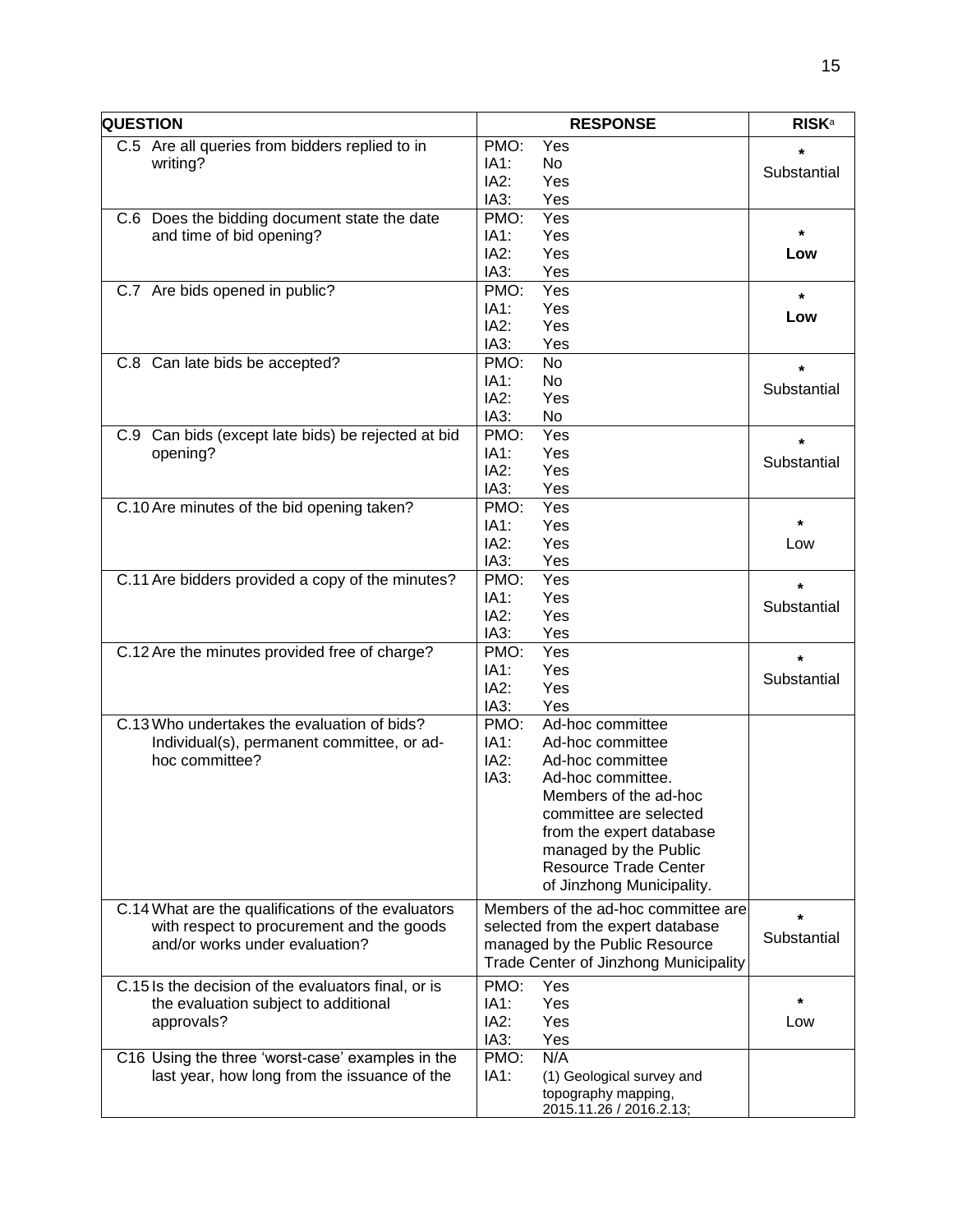| <b>QUESTION</b>                                                                                                                                                                                                        |                              | <b>RESPONSE</b>                                                                                                                                                                                                                                                                                                                                                                                |             |
|------------------------------------------------------------------------------------------------------------------------------------------------------------------------------------------------------------------------|------------------------------|------------------------------------------------------------------------------------------------------------------------------------------------------------------------------------------------------------------------------------------------------------------------------------------------------------------------------------------------------------------------------------------------|-------------|
| invitation for bids can the contract be<br>awarded?                                                                                                                                                                    |                              | (2) Four over bridges,<br>2016.7.19 / 2016.8.31; and<br>(3) Reconnaissance<br>demarcation, 2016.8.8 /<br>2016.8.25                                                                                                                                                                                                                                                                             |             |
|                                                                                                                                                                                                                        | IA2:                         | (1) Zuoquan County Shixia<br>Reservoir emergency response<br>special fund-Reinforcement<br>project, 2013.12.20 / 2014.03.28;<br>(2) Zuoquan County Shixia<br>Reservoir hydropower capacity<br>expansion and efficiency<br>improvement project, 2013.12.13<br>/ 2014.04.15; and<br>(3) Zuoquan County Shixia<br>Reservoir realignment of water<br>supply main pipes, 2013.10.05 /<br>2013.12.30 |             |
|                                                                                                                                                                                                                        | IA3:                         | (1) Zuoquan County Guai'er<br>Xigou flood control project,<br>2015.08.04 / 2015.09.28;<br>(2) Zuoquan County Sixian<br>irrigation water source<br>interception groundwater flow<br>project, 2016.03.11 / 2016 04.28;<br>and (3) Zuoquan County 2015<br>National Water Conservation<br>Key Project-Yangjiaolong East<br>small river basin rehabilitation,<br>2015.07.10 / 2015.08.25            |             |
| C.17 Are there processes in place for the<br>collection and clearance of cargo through<br>ports of entry?                                                                                                              | PMO:<br>IA1:<br>IA2:<br>IA3: | No<br>No<br>No<br><b>No</b>                                                                                                                                                                                                                                                                                                                                                                    |             |
| C.18 Are there established goods receiving<br>procedures?                                                                                                                                                              | PMO:<br>IA1:<br>IA2:<br>IA3: | No, but will apply<br>No<br>No<br>No.                                                                                                                                                                                                                                                                                                                                                          |             |
| C.19 Are all goods that are received recorded as<br>assets or inventory in a register?                                                                                                                                 | PMO:<br>IA1:<br>IA2:<br>IA3: | Yes<br>Yes<br>Yes<br>Yes                                                                                                                                                                                                                                                                                                                                                                       |             |
| C.20 Is the agency and/or procurement<br>department familiar with letters of credit?                                                                                                                                   | PMO:<br>IA1:<br>IA2:<br>IA3: | <b>No</b><br>No<br><b>No</b><br>No                                                                                                                                                                                                                                                                                                                                                             |             |
| C.21 Does the procurement department register<br>and track warranty and latent defects liability<br>periods?                                                                                                           | PMO:<br>IA1:<br>IA2:<br>IA3: | Yes<br>Yes<br>Yes<br>Yes                                                                                                                                                                                                                                                                                                                                                                       |             |
| <b>Consulting Services</b>                                                                                                                                                                                             |                              |                                                                                                                                                                                                                                                                                                                                                                                                |             |
| C.22 Has the agency undertaken foreign- assisted<br>procurement of consulting services recently<br>(last 12 or 36 months)? If yes, please<br>indicate the name(s) of the development<br>partner(s) and the project(s). | PMO:<br>IA1:<br>IA2:<br>IA3: | No<br>No<br>No<br>No                                                                                                                                                                                                                                                                                                                                                                           | Substantial |
|                                                                                                                                                                                                                        |                              |                                                                                                                                                                                                                                                                                                                                                                                                |             |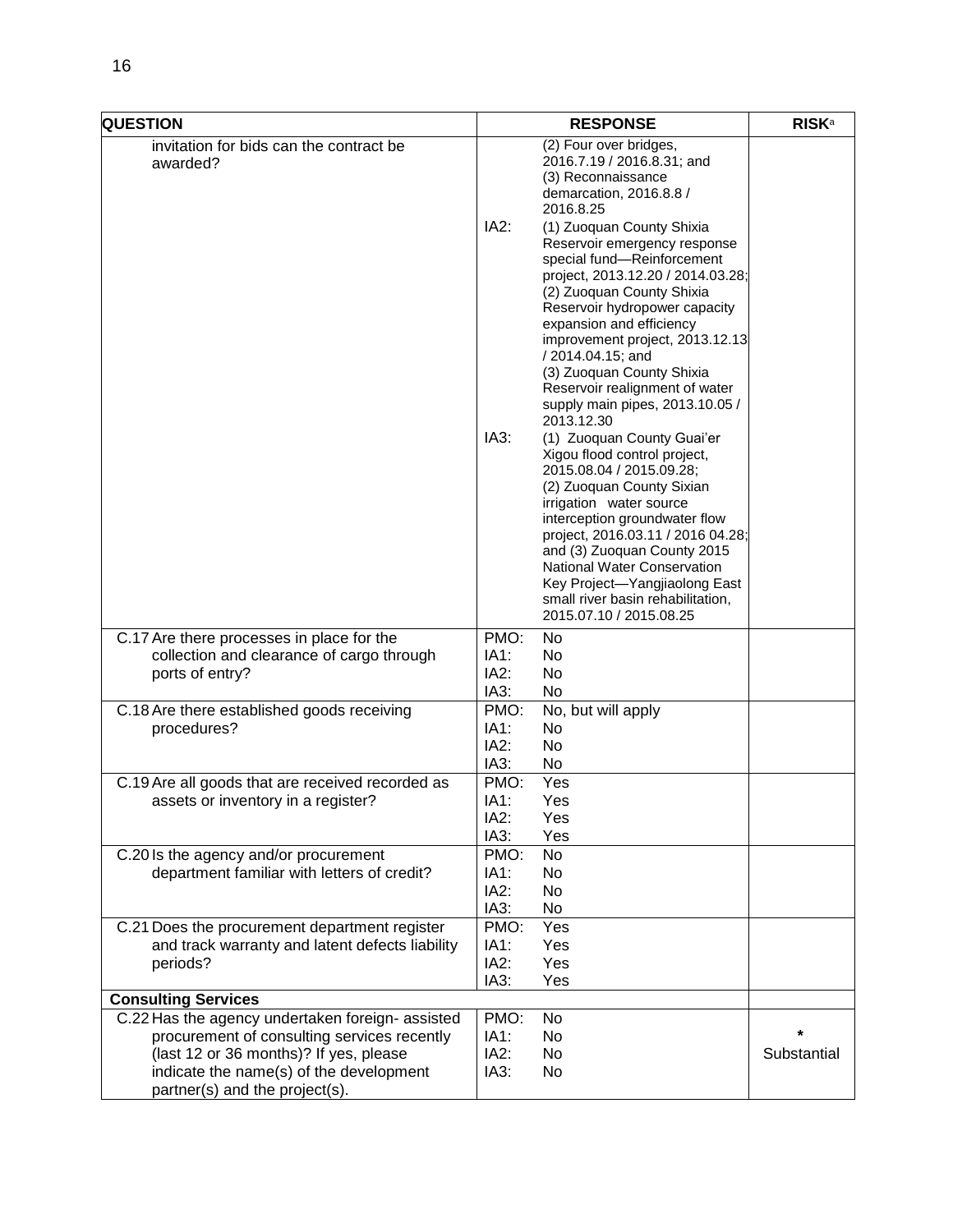| <b>QUESTION</b>                                     |      | <b>RESPONSE</b>             | <b>RISK</b> <sup>a</sup> |
|-----------------------------------------------------|------|-----------------------------|--------------------------|
| C.23 If the above answer is yes, what were the      | PMO: | N/A                         | *                        |
| major challenges?                                   | IA1: | N/A                         |                          |
|                                                     | IA2: | N/A                         | Substantial              |
|                                                     | IA3: | N/A                         |                          |
| C.24 Are assignments and invitations for            | PMO: | Yes                         |                          |
| expressions of interest (EOIs) advertised?          | IA1: | No                          | $\star$                  |
|                                                     | IA2: | Yes                         | Substantial              |
|                                                     | IA3: | Yes                         |                          |
| C25 Is a consultants' selection committee formed    | PMO: | Yes                         |                          |
| with appropriate individuals; and what is its       | IA1: | No                          |                          |
|                                                     | IA2: | Yes                         |                          |
| composition, if any?                                | IA3: | Yes                         |                          |
|                                                     |      |                             |                          |
| C.26 What criteria was used to evaluate the EOIs?   | PMO: | Past experiences of the     |                          |
|                                                     |      | consulting firms            |                          |
|                                                     | IA1: | Past experiences of the     |                          |
|                                                     |      | consulting firms            |                          |
|                                                     | IA2: | Past experiences of the     |                          |
|                                                     |      | consulting firms            |                          |
|                                                     | IA3: | Past experiences of the     |                          |
|                                                     |      | consulting firms            |                          |
| C.27 Historically, what is the most common          | PMO: | <b>QCBS</b>                 | $\star$                  |
| method used (quality- and cost-based                | IA1: | QCBS                        |                          |
| selection [QCBS], quality-based selection,          | IA2: | QCBS                        | Substantial              |
| etc.) to select consultants?                        | IA3: | QCBS                        |                          |
| C.28 Do firms have to pay for the RFP               | PMO: | <b>No</b>                   |                          |
| document?                                           | IA1: | <b>No</b>                   | $\star$                  |
|                                                     | IA2: | No                          | Substantial              |
|                                                     | IA3: | <b>No</b>                   |                          |
| C.29 Does the proposal evaluation criteria follow a | PMO: | Yes                         |                          |
| pre-determined structure, and is it detailed in     | IA1: | <b>No</b>                   | $\star$                  |
| the RFP?                                            | IA2: | Yes                         | Substantial              |
|                                                     | IA3: | Yes                         |                          |
| C.30 Are pre-proposal visits and meetings           | PMO: | Yes, if needed              |                          |
|                                                     | IA1: | No                          |                          |
| arranged?                                           | IA2: | Yes                         |                          |
|                                                     | IA3: | Yes                         |                          |
|                                                     |      |                             |                          |
| C.31 Are minutes prepared and circulated after      | PMO: | Yes                         |                          |
| pre-proposal meetings?                              | IA1: | <b>No</b>                   | Substantial              |
|                                                     | IA2: | Yes                         |                          |
|                                                     | IA3: | Yes                         |                          |
| C.32 To whom are the minutes distributed?           | PMO: | All bidders                 | $\star$                  |
|                                                     | IA1: | All bidders                 | Substantial              |
|                                                     | IA2: | All bidders                 |                          |
|                                                     | IA3: | All bidders                 |                          |
| C.33 Are all queries from consultants answered      | PMO: | Yes                         | $\star$                  |
| and/or addressed in writing?                        | IA1: | Yes                         |                          |
|                                                     | IA2: | Yes                         | Low                      |
|                                                     | IA3: | Yes                         |                          |
| C.34 Are the technical and financial proposals      | PMO: | Yes                         |                          |
| required to be in separate envelopes and            | IA1: | Yes                         | *                        |
| remain sealed until the technical evaluation is     | IA2: | Yes                         | Low                      |
| completed?                                          | IA3: | Yes                         |                          |
| C.35 Are proposal securities required?              | PMO: | Not for consultant recruit- | $\star$                  |
|                                                     |      | ments                       | Low                      |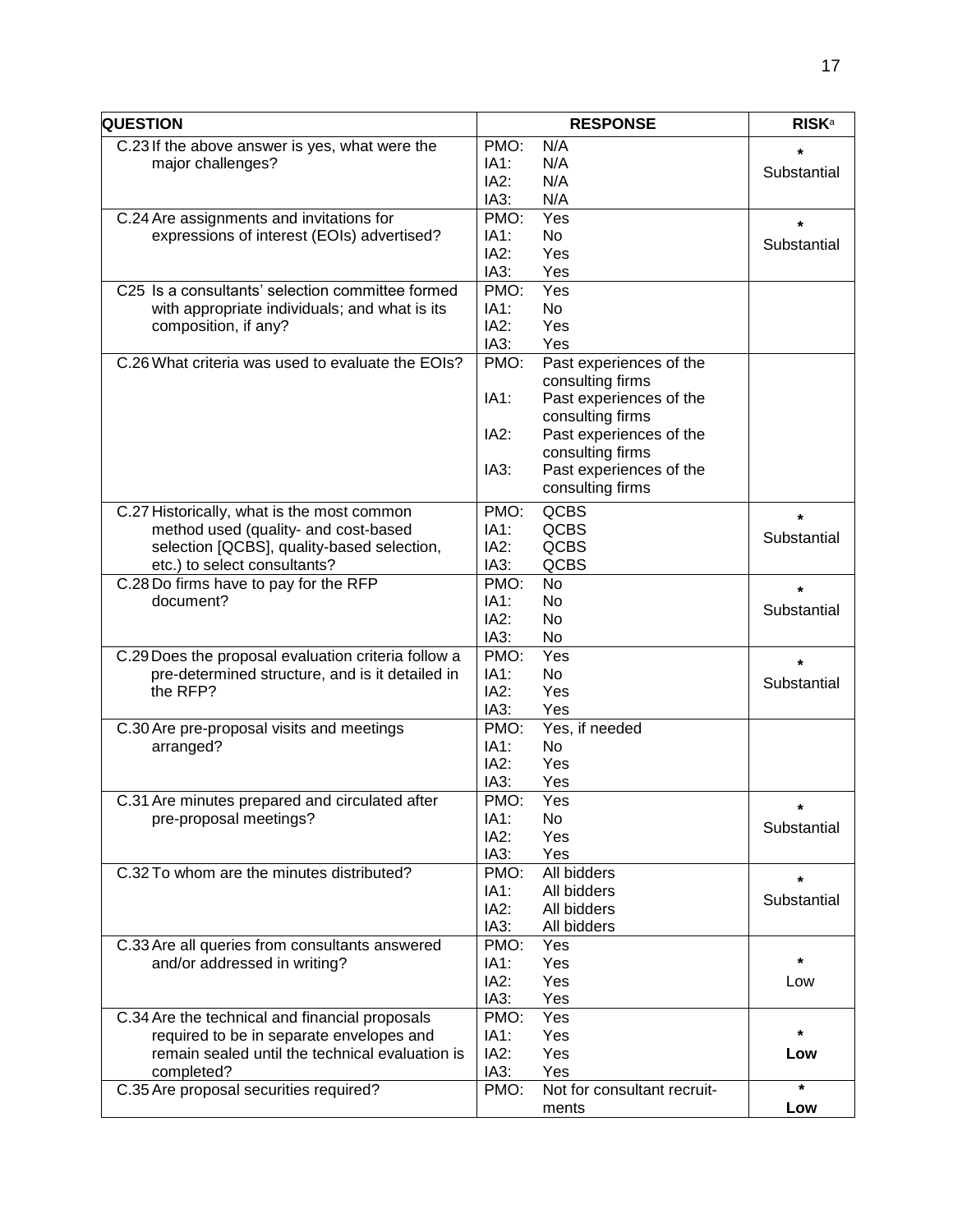| <b>QUESTION</b>                                            |              | <b>RESPONSE</b>                 | <b>RISK</b> <sup>a</sup> |
|------------------------------------------------------------|--------------|---------------------------------|--------------------------|
|                                                            | IA1:         | Yes                             |                          |
|                                                            | IA2:         | Yes                             |                          |
|                                                            | IA3:         | Yes                             |                          |
| C.36 Are technical proposals opened in public?             | PMO:         | Yes                             |                          |
|                                                            | IA1:         | Yes                             | *                        |
|                                                            | IA2:         | Yes                             | Low                      |
|                                                            | IA3:         | Yes                             |                          |
| C.37 Are minutes of the technical opening                  | PMO:         | Yes                             |                          |
| distributed?                                               | IA1:         | Yes                             | $\star$                  |
|                                                            | IA2:         | Yes                             | Low                      |
|                                                            | IA3:         | Yes                             |                          |
| C.39 Who determines the final technical ranking            | PMO:         | <b>Bid evaluation committee</b> | $\star$                  |
| and how?                                                   | IA1:         | Bid evaluation committee        | Substantial              |
|                                                            | IA2:         | Bid evaluation committee        |                          |
|                                                            | IA3:         | <b>Bid evaluation committee</b> |                          |
| C.40 Are the technical scores sent to all firms?           | PMO:         | Yes                             | $\star$                  |
|                                                            | IA1:         | Yes                             | Substantial              |
|                                                            | IA2:         | Yes                             |                          |
|                                                            | IA3:         | Yes                             |                          |
| C.41 Are the financial proposal opened in public?          | PMO:         | Yes                             | *                        |
|                                                            | IA1:         | Yes                             | Substantial              |
|                                                            | IA2:         | Yes                             |                          |
|                                                            | IA3:         | Yes                             |                          |
| C.42 Are minutes of the financial opening                  | PMO:<br>IA1: | Yes                             | $\star$                  |
| distributed?                                               | IA2:         | Yes<br>Yes                      | Substantial              |
|                                                            | IA3:         | Yes                             |                          |
| C.43 How is the financial evaluation completed?            | PMO:         | According to evaluation         |                          |
|                                                            |              | criteria set in the bidding     |                          |
|                                                            |              | documents, and ADB's            |                          |
|                                                            |              | requirements                    |                          |
|                                                            | IA1:         | According to evaluation         |                          |
|                                                            |              | criteria set in the bidding     | $\star$                  |
|                                                            |              | documents                       | Substantial              |
|                                                            | IA2:         | According to evaluation         |                          |
|                                                            |              | criteria set in the bidding     |                          |
|                                                            |              | documents                       |                          |
|                                                            | IA3:         | According to evaluation         |                          |
|                                                            |              | criteria set in the bidding     |                          |
|                                                            |              | documents                       |                          |
| C.44 Are face-to-face contract negotiations held?          | PMO:         | Yes                             | $\star$                  |
|                                                            | IA1:         | Yes                             |                          |
|                                                            | IA2:         | Yes                             | Substantial              |
|                                                            | IA3:         | Yes                             |                          |
| C.45 How<br>after<br>financial<br>evaluation<br>long<br>is | PMO:         | Within 7 days after publishing  |                          |
| negotiation held with the selected firm?                   |              | the winning bid announcement,   |                          |
|                                                            |              | following domestic requirements |                          |
|                                                            | IA1:         | Within 7 days after publishing  |                          |
|                                                            |              | the winning bid announcement,   |                          |
|                                                            |              | following domestic requirements |                          |
|                                                            | IA2:         | Within 7 days after publishing  |                          |
|                                                            |              | the winning bid announcement,   |                          |
|                                                            |              | following domestic requirements |                          |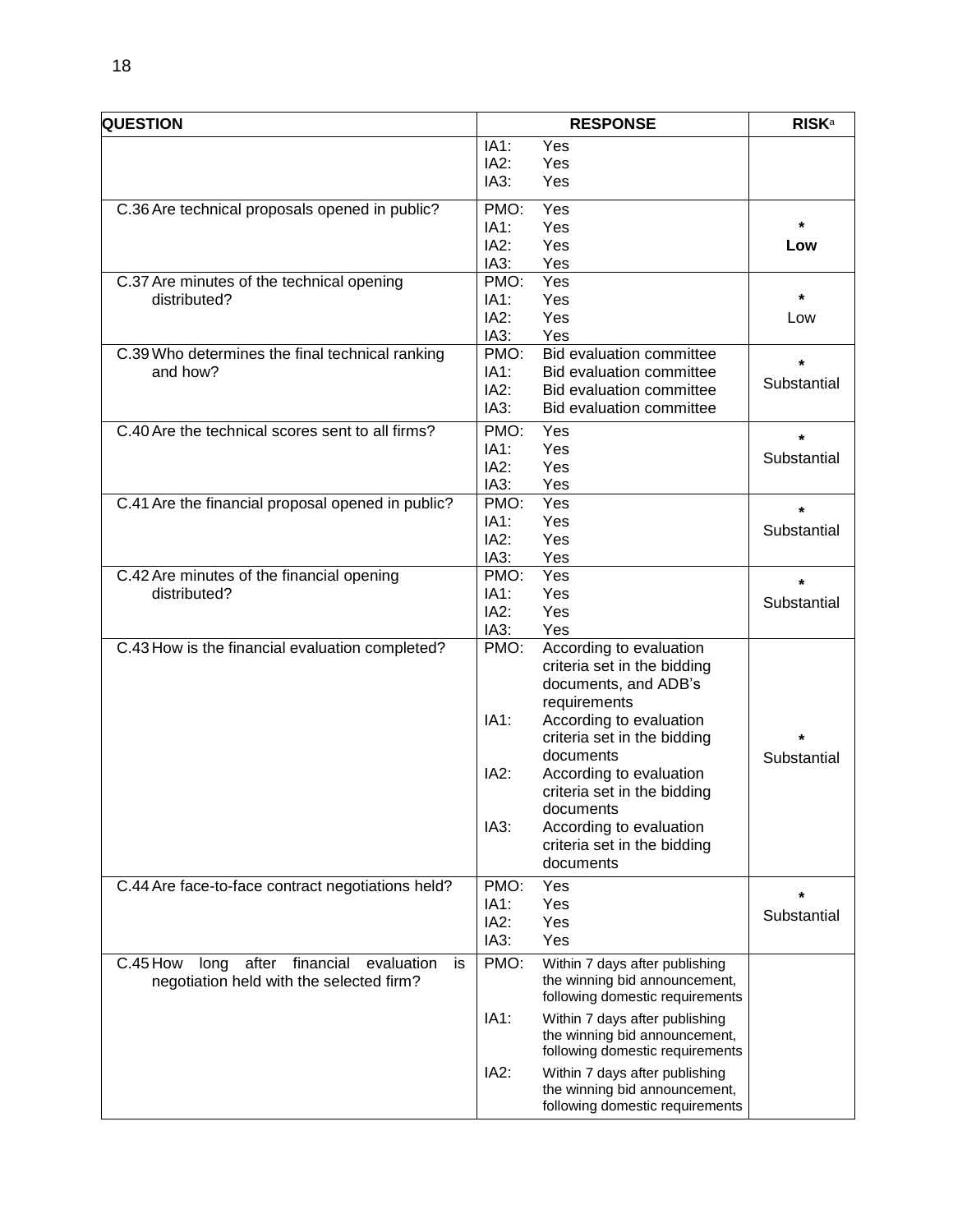| <b>QUESTION</b>                                                                 |              | <b>RESPONSE</b>                                | <b>RISK</b> <sup>a</sup> |
|---------------------------------------------------------------------------------|--------------|------------------------------------------------|--------------------------|
|                                                                                 | IA3:         | Within 7 days after publishing                 |                          |
|                                                                                 |              | the winning bid announcement,                  |                          |
|                                                                                 |              | following domestic requirements                |                          |
| C.46 What is the usual basis for negotiation?                                   | PMO:         | Submitted technical and                        |                          |
|                                                                                 |              | financial proposals                            |                          |
|                                                                                 | IA1:         | Submitted technical and                        |                          |
|                                                                                 |              | financial proposals                            |                          |
|                                                                                 | IA2:         | Submitted technical and                        |                          |
|                                                                                 |              | financial proposals                            |                          |
|                                                                                 | IA3:         | Submitted technical and<br>financial proposals |                          |
|                                                                                 |              |                                                |                          |
| C.47 Are minutes of negotiation taken and signed?                               | PMO:         | Yes                                            | $^\star$                 |
|                                                                                 | IA1:         | Yes                                            |                          |
|                                                                                 | IA2:         | Yes                                            | Low                      |
|                                                                                 | IA3:         | Yes                                            |                          |
| C.48 How long after negotiation is the contract                                 | PMO:         | Within 1 week                                  |                          |
| signed on average?                                                              | IA1:         | Within 2 weeks for internal                    |                          |
|                                                                                 | IA2:         | procedures<br>Within 2 weeks for internal      |                          |
|                                                                                 |              | procedures                                     |                          |
|                                                                                 | IA3:         | Within 2 weeks for internal                    |                          |
|                                                                                 |              | procedures                                     |                          |
|                                                                                 | PMO:         | <b>No</b>                                      |                          |
| C.49 Is there an evaluation system for measuring<br>the outputs of consultants? | IA1:         | No.                                            |                          |
|                                                                                 | IA2:         | Yes                                            |                          |
|                                                                                 | IA3:         | Yes                                            |                          |
| <b>Payments</b>                                                                 |              |                                                |                          |
| C.50 Are advance payments made?                                                 | PMO:         | N/A                                            |                          |
|                                                                                 | IA1:         | <b>No</b>                                      |                          |
|                                                                                 | IA2:         | <b>No</b>                                      |                          |
|                                                                                 | IA3:         | No                                             |                          |
| C.51 What is the standard period for payment                                    | PMO:         | N/A                                            |                          |
| included in contracts?                                                          | IA1:         | 14 days                                        |                          |
|                                                                                 | IA2:         | 14 days                                        |                          |
|                                                                                 | IA3:         | 14 days                                        |                          |
| C.52 On average, how long is it between receiving                               | PMO:         | N/A                                            |                          |
| a firm's invoice and making payment?                                            | IA1:         | 2 weeks                                        |                          |
|                                                                                 | IA2:<br>IA3: | 2 weeks                                        |                          |
| C.53 When late payment is made, are the                                         | PMO:         | 2 weeks<br>N/A                                 |                          |
| beneficiaries paid interest?                                                    | IA1:         | No                                             |                          |
|                                                                                 | IA2:         | No                                             |                          |
|                                                                                 | IA3:         | No                                             |                          |
| <b>D. EFFECTIVENESS</b>                                                         |              |                                                |                          |
| D.1 Is contractual performance systematically                                   | PMO:         | Yes                                            |                          |
| monitored and reported?                                                         | IA1:         | No                                             |                          |
|                                                                                 | IA2:         | Yes                                            |                          |
|                                                                                 | IA3:         | Yes                                            |                          |
| D.2 Does the agency monitor and track its                                       | PMO:         | N/A                                            |                          |
| contractual payment obligations?                                                | IA1:         | Yes                                            |                          |
|                                                                                 | IA2:         | Yes                                            |                          |
|                                                                                 | IA3:         | Yes                                            |                          |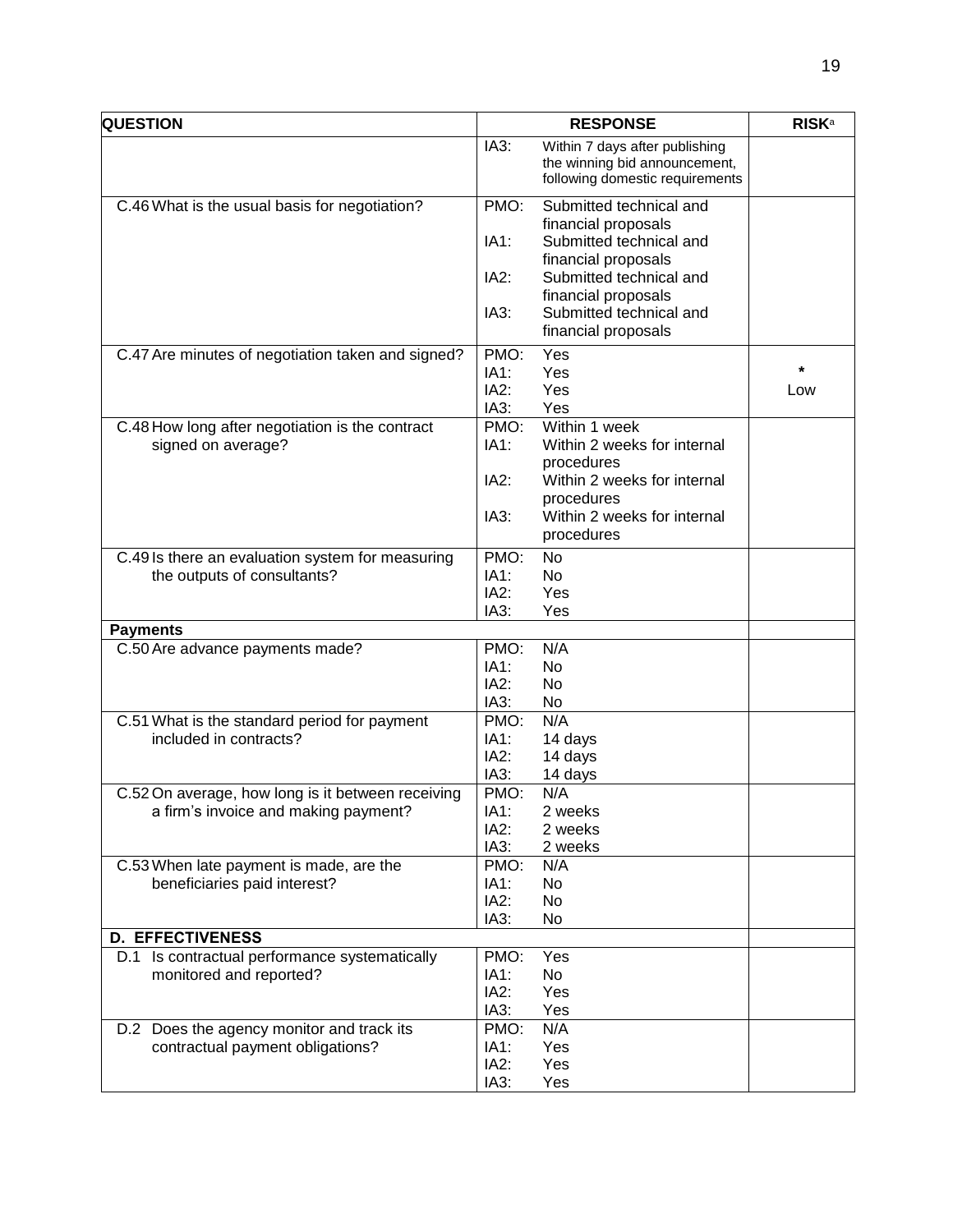| <b>QUESTION</b> |                                                  |      | <b>RESPONSE</b>             | <b>RISK</b> <sup>a</sup> |
|-----------------|--------------------------------------------------|------|-----------------------------|--------------------------|
|                 | D.3 Is a complaints resolution mechanism         | PMO: | N/A                         |                          |
|                 | described in national procurement                | IA1: | Yes                         |                          |
|                 | documents?                                       | IA2: | Yes                         |                          |
|                 |                                                  | IA3: | Yes                         |                          |
|                 | D.4 Is there a formal non-judicial mechanism for | PMO: | Yes                         |                          |
|                 | dealing with complaints?                         | IA1: | Yes                         |                          |
|                 |                                                  | IA2: | Yes                         |                          |
|                 |                                                  | IA3: | Yes                         |                          |
|                 | D.5 Are procurement decisions and disputes       | PMO: | Yes                         |                          |
|                 | supported by written narratives, such as         | IA1: | Yes                         |                          |
|                 | minutes of evaluation, minutes of negotiation,   | IA2: | Yes                         |                          |
|                 | or notices of default and/or withheld            | IA3: | Yes                         | Low                      |
|                 | payment?                                         |      |                             |                          |
|                 | <b>E. ACCOUNTABILITY MEASURES</b>                |      |                             |                          |
|                 | E.1 Is there a standard statement of ethics, and | PMO: | Not for now, but will apply |                          |
|                 | are those involved in procurement required to    | IA1: | Yes                         |                          |
|                 | formally commit to it?                           | IA2: | Yes                         | Low                      |
|                 |                                                  | IA3: | Yes                         |                          |
|                 | E.2 Are those involved with procurement required | PMO: | ---                         |                          |
|                 | to declare any potential conflict of interest    | IA1: | Yes                         | ¥                        |
|                 | and remove themselves from the                   | IA2: | Yes                         | Low                      |
|                 | procurement process?                             | IA3: | Yes                         |                          |
|                 | E.3 Is the commencement of procurement           | PMO: | <b>No</b>                   |                          |
|                 | dependent on external approvals (formal or       | IA1: | Yes                         |                          |
|                 | de-facto) that are outside of the budgeting      | IA2: | Yes                         |                          |
|                 | process?                                         | IA3: | Yes                         |                          |
|                 | E.4 Who approves procurement transactions,       | PMO: | Head of the PMO             |                          |
|                 | and do they have procurement experience          | IA1: | Head of the agency          | *                        |
|                 | and qualifications?                              | IA2: | Head of the agency          | <b>Moderate</b>          |
|                 |                                                  | IA3: | Head of the agency          |                          |
|                 | E.5 Which of the following actions require       |      |                             |                          |
|                 | approvals outside the procurement unit or the    |      |                             |                          |
|                 | evaluation committee, as the case may be;        |      |                             |                          |
|                 | and who grants the approval?                     |      |                             |                          |
|                 | Bidding document, invitation to pre-<br>a)       | PMO: | Head of the PMO             |                          |
|                 | qualify, or RFP                                  | IA1: | Head of the agency          |                          |
|                 |                                                  | IA2: | Head of the agency          |                          |
|                 |                                                  | IA3: | Head of the agency          |                          |
|                 | Advertisement of an invitation for bids,<br>b)   | PMO: | Head of the PMO             |                          |
|                 | pre-qualification, or call for EOIs              | IA1: | Head of the agency          |                          |
|                 |                                                  | IA2: | Head of the agency          |                          |
|                 |                                                  | IA3: | Heady of the agency         |                          |
|                 | <b>Evaluation reports</b><br>C)                  | PMO: | <b>Evaluation committee</b> |                          |
|                 |                                                  | IA1: | <b>Evaluation committee</b> | $\star$                  |
|                 |                                                  | IA2: | Evaluation committee        | <b>Moderate</b>          |
|                 |                                                  | IA3: | <b>Evaluation committee</b> |                          |
|                 | Notice of award<br>$\mathsf{d}$                  | PMO: | Head of the PMO             |                          |
|                 |                                                  | IA1: | Head of the agency          |                          |
|                 |                                                  | IA2: | Head of the agency          | <b>Moderate</b>          |
|                 |                                                  | IA3: | Head of the agency          |                          |
|                 | Invitation to consultants to negotiate<br>e)     | PMO: | Head of the PMO             |                          |
|                 |                                                  | IA1: | Head of the agency          |                          |
|                 |                                                  | IA2: | Head of the agency          |                          |
|                 |                                                  | IA3: | Head of the agency          |                          |